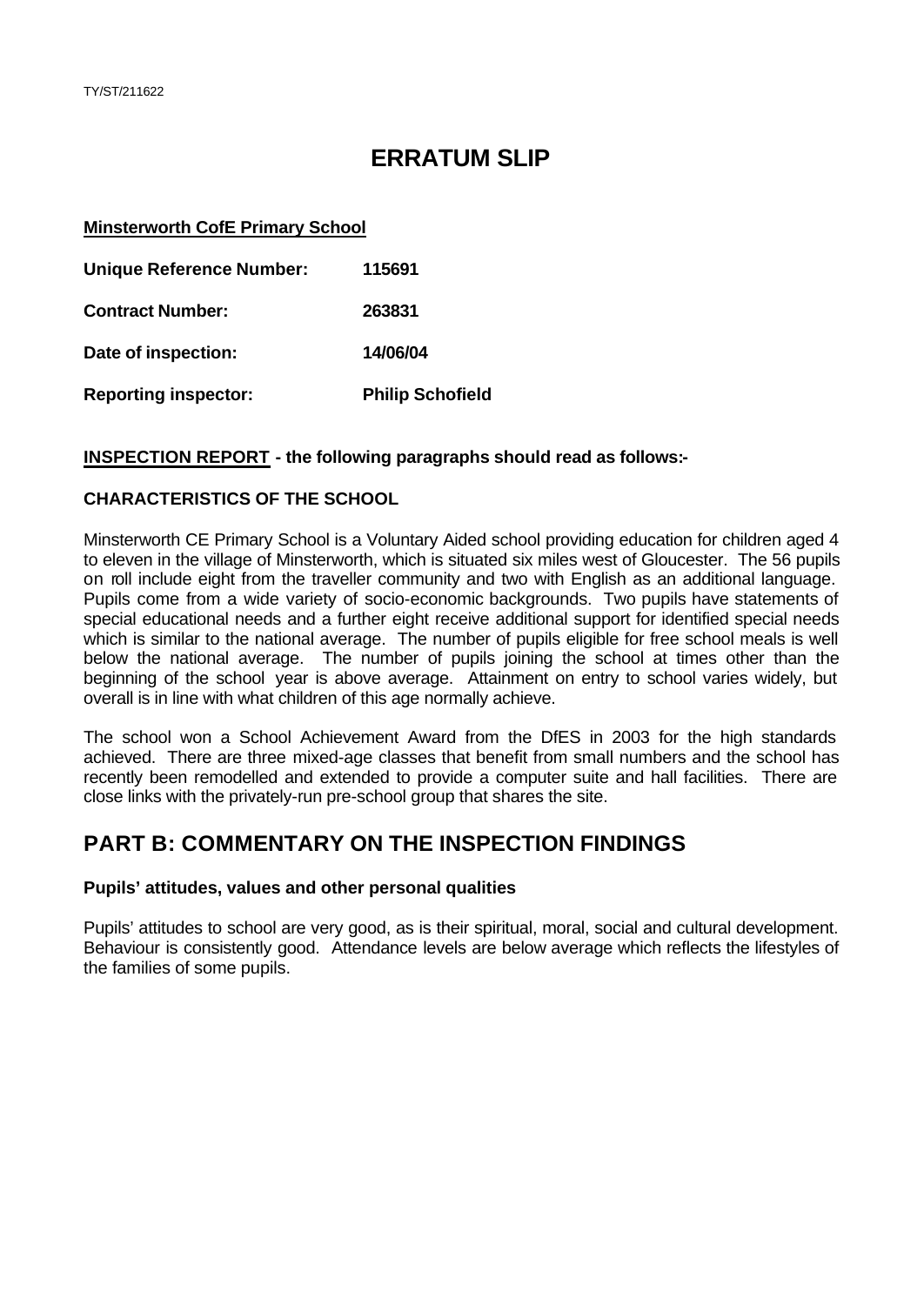## **INSPECTION REPORT**

## **MINSTERWORTH CE PRIMARY SCHOOL**

Minsterworth, Gloucester

LEA area: Gloucestershire

Unique reference number: 115691

Headteacher: Mrs J Etheridge

Lead inspector: Mr Philip Schofield

Dates of inspection: 14 – 16 June 2004

Inspection number: 263831

Inspection carried out under section 10 of the School Inspections Act 1996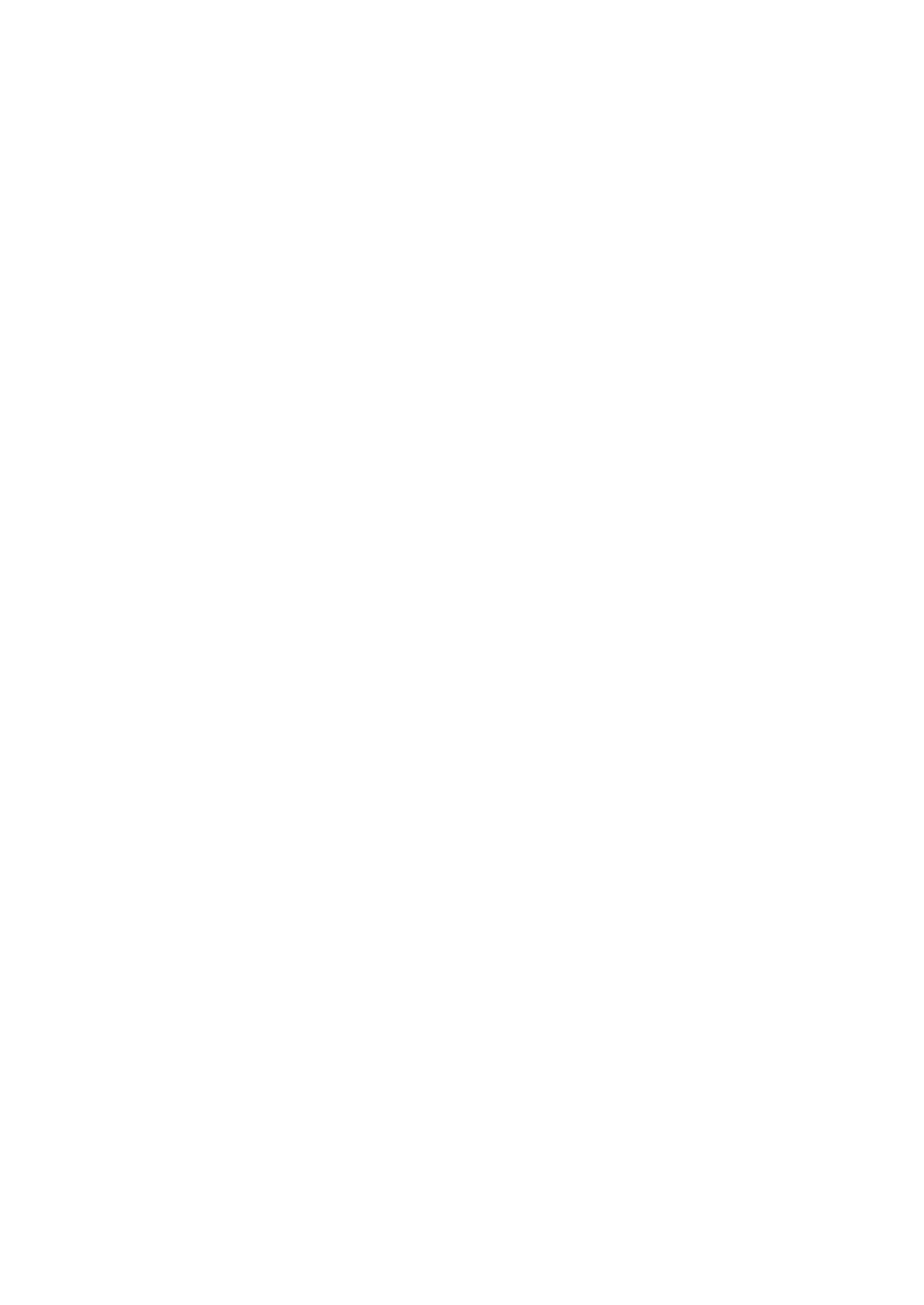© Crown copyright 2004

This report may be reproduced in whole or in part for non-commercial educational purposes, provided that all extracts quoted are reproduced verbatim without adaptation and on condition that the source and date thereof are stated.

Further copies of this report are obtainable from the school. Under the School Inspections Act 1996, the school must provide a copy of this report and/or its summary free of charge to certain categories of people. A charge not exceeding the full cost of reproduction may be made for any other copies supplied.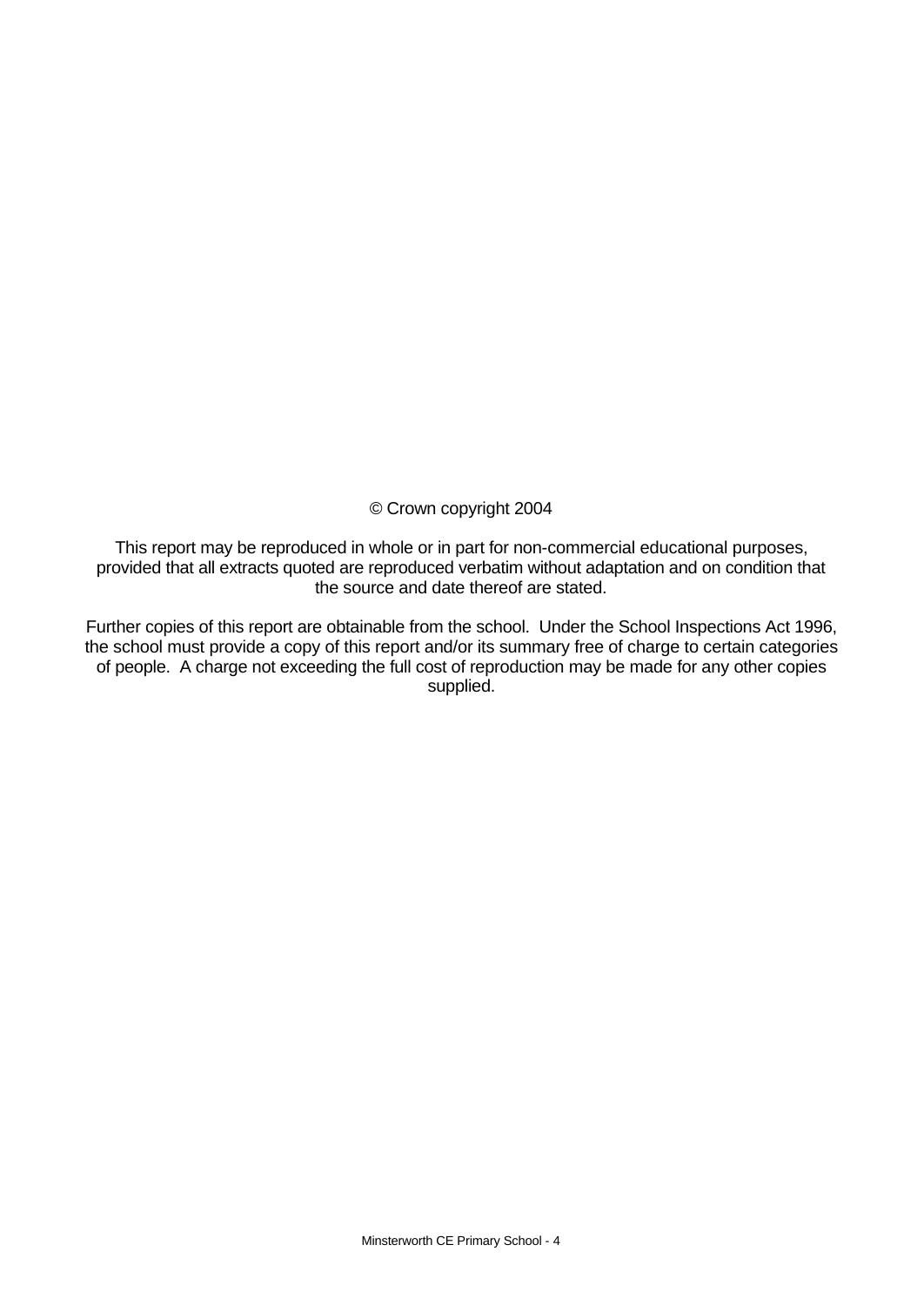## **INFORMATION ABOUT THE SCHOOL**

| Type of school:              | Primary                   |
|------------------------------|---------------------------|
| School category:             | <b>Voluntary Aided</b>    |
| Age range of pupils:         | 4 - 11                    |
| Gender of pupils:            | Mixed                     |
| Number on roll:              | 56                        |
| School address:              | Main Road<br>Minsterworth |
| Postcode:                    | Gloucester<br>GL2 8JH     |
| Telephone number:            | 01452 750283              |
| Fax number:                  | 01452 750283              |
| Appropriate authority:       | Governing Body            |
| Name of chair of governors:  | Mr Jon Smith              |
| Date of previous inspection: | 25/1/1999                 |

## **CHARACTERISTICS OF THE SCHOOL**

Minsterworth CE Primary School is a Voluntary Aided school providing education for children aged 4 to eleven in the village of Minsterworth, which is situated six miles south of Gloucester. The 56 pupils on roll include eight from the traveller community and two with English as an additional language. Pupils come from a wide variety of socio-economic backgrounds. Two pupils have statements of special educational needs and a further eight receive additional support for identified special needs which is similar to the national average. The number of pupils eligible for free school meals is well below the national average. The number of pupils joining the school at times other than the beginning of the school year is above average. Attainment on entry to school varies widely, but overall is in line with what children of this age normally achieve.

The school won a School Achievement Award from the DfES in 2003 for the high standards achieved. There are three mixed-age classes that benefit from small numbers and the school has recently been remodelled and extended to provide a computer suite and hall facilities. There are close links with the privately-run pre-school group that shares the site.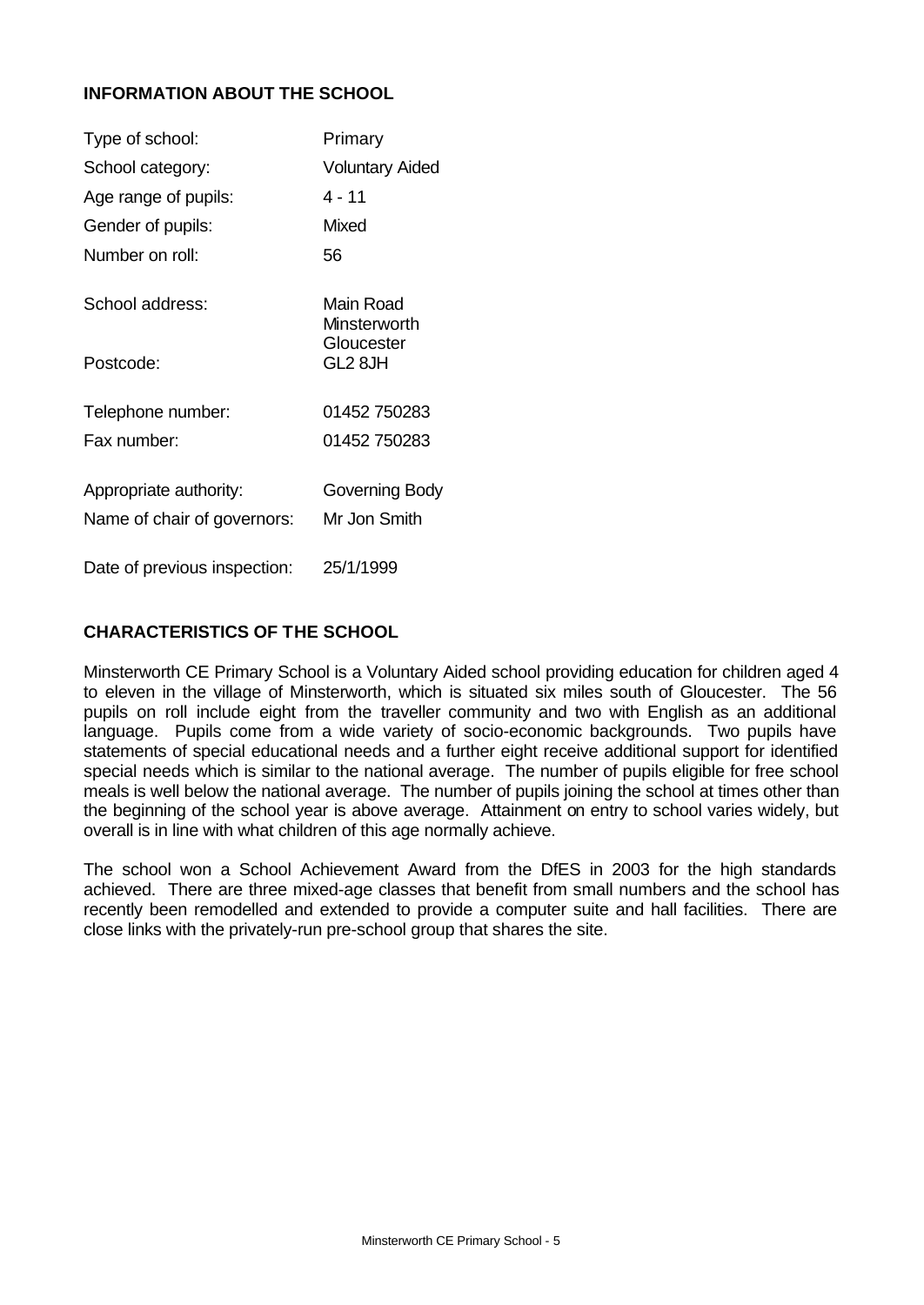## **INFORMATION ABOUT THE INSPECTION TEAM**

| Members of the inspection team |                            | <b>Subject responsibilities</b> |                                                   |
|--------------------------------|----------------------------|---------------------------------|---------------------------------------------------|
| 1616                           | Mr Philip Schofield        | Lead inspector                  | <b>Mathematics</b>                                |
|                                |                            |                                 | Science                                           |
|                                |                            |                                 | communication<br>Information<br>and<br>technology |
|                                |                            |                                 | <b>Music</b>                                      |
|                                |                            |                                 | Physical education                                |
|                                |                            |                                 | Special educational needs                         |
|                                |                            |                                 | English as an additional language                 |
| 9079                           | Mrs Ann Moss               | Lay inspector                   |                                                   |
| 11777                          | <b>Mrs Carolyn Poulter</b> | Team inspector                  | <b>Foundation Stage</b>                           |
|                                |                            |                                 | English                                           |
|                                |                            |                                 | Art and design                                    |
|                                |                            |                                 | Design and technology                             |
|                                |                            |                                 | Geography                                         |
|                                |                            |                                 | History                                           |

The inspection contractor was:

Cambridge Education Associates

Demeter House Station Road **Cambridge** CB1 2RS

Any concerns or complaints about the inspection or the report should be made initially to the inspection contractor. The procedures are set out in the leaflet *'Complaining about Ofsted Inspections'*, which is available from Ofsted Publications Centre (telephone 07002 637833) or Ofsted's website (www.ofsted.gov.uk).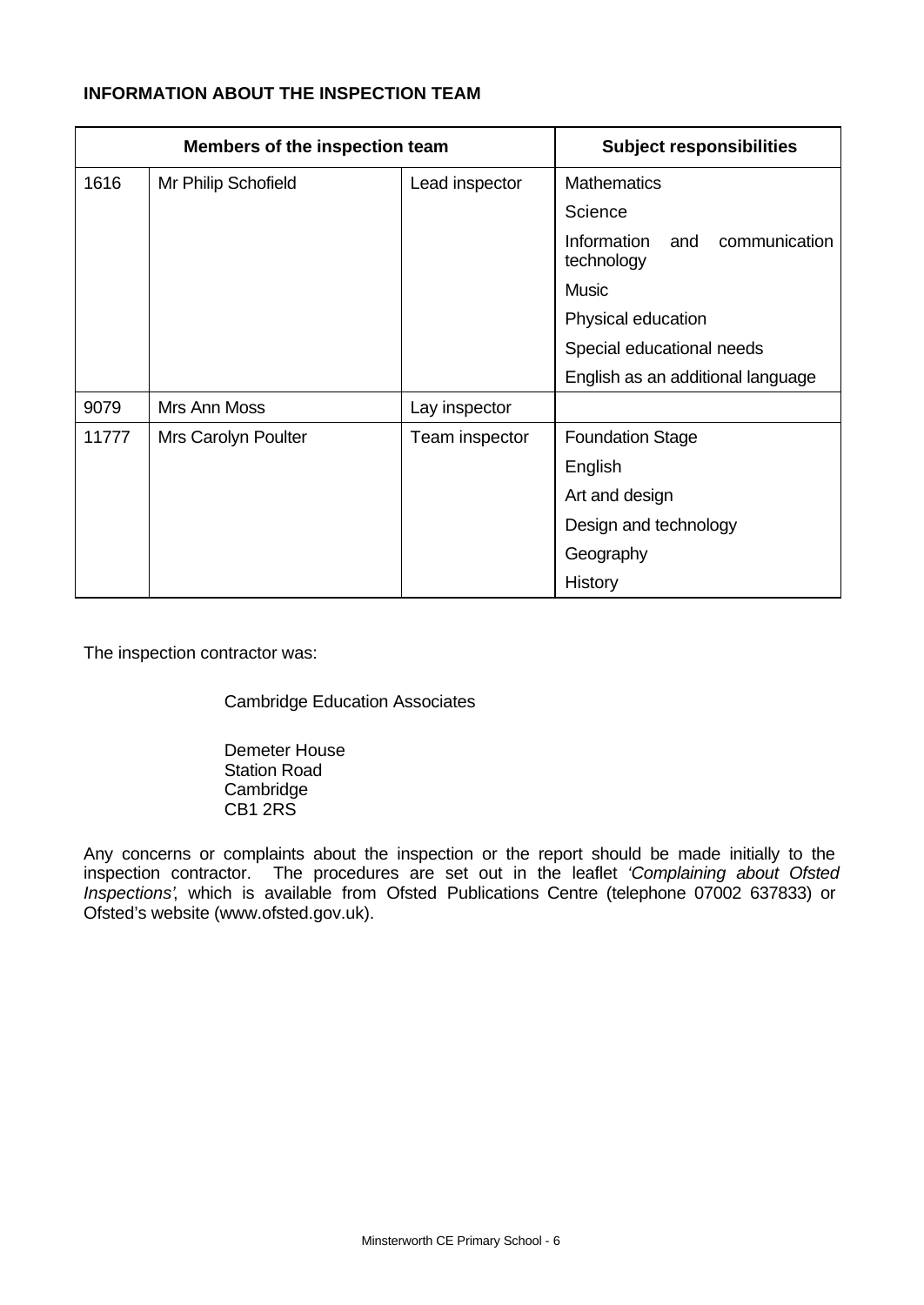## **REPORT CONTENTS**

|                                                                                                                                    | Page |
|------------------------------------------------------------------------------------------------------------------------------------|------|
| <b>PART A: SUMMARY OF THE REPORT</b>                                                                                               | 7    |
| <b>PART B: COMMENTARY ON THE MAIN INSPECTION FINDINGS</b>                                                                          |      |
| <b>STANDARDS ACHIEVED BY PUPILS</b>                                                                                                | 9    |
| Standards achieved in areas of learning, subjects and courses                                                                      |      |
| Pupils' attitudes, values and other personal qualities                                                                             |      |
| <b>QUALITY OF EDUCATION PROVIDED BY THE SCHOOL</b>                                                                                 | 11   |
| Teaching and learning<br>The curriculum<br>Care, guidance and support<br>Partnership with parents, other schools and the community |      |
| <b>LEADERSHIP AND MANAGEMENT</b>                                                                                                   | 16   |
| <b>PART C: THE QUALITY OF EDUCATION IN AREAS OF LEARNING</b><br><b>AND SUBJECTS</b>                                                | 19   |
| AREAS OF LEARNING IN THE FOUNDATION STAGE                                                                                          |      |
| <b>SUBJECTS IN KEY STAGES 1 AND 2</b>                                                                                              |      |
| PART D: SUMMARY OF THE MAIN INSPECTION JUDGEMENTS                                                                                  | 29   |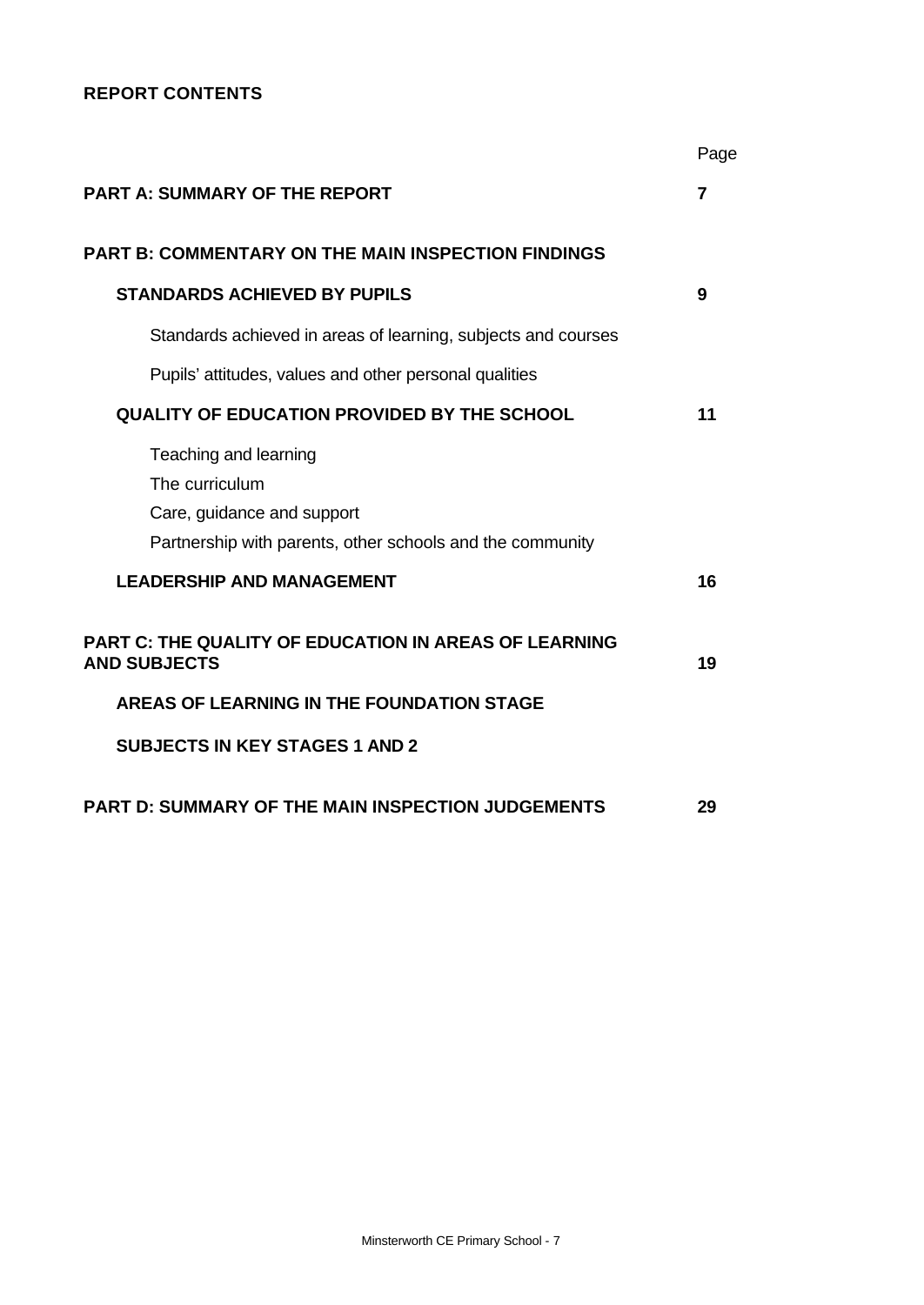## **PART A: SUMMARY OF THE REPORT**

## **OVERALL EVALUATION**

**This is a very good school that provides high quality education to its pupils.** Standards were very high in the end of year tests in 2003 and, overall, are well above average. Pupils make very good progress as they move through the school. The school has a very positive ethos that encourages the inclusion of all pupils. This helps them to achieve very well. Teaching is good and often very good and this enables pupils to learn effectively. The governance of the school is a strength and adds significantly to the overall quality of provision. The school is very well led and managed and gives good value for money. The school is reorganising the curriculum into creative themes and still has work to do in this area.

The school's main strengths and weaknesses are:

- Pupils have very good attitudes to their work and make very good progress;
- The school is very inclusive and ensures high quality provision for all its pupils;
- Teachers plan lessons, have high expectations of the pupils and manage the mixed-age classes effectively;
- Teaching assistants make a very positive contribution that enables the pupils with whom they work, particularly those with special educational needs, to make rapid progress;
- Assessment is used to very good effect in monitoring the progress of pupils and shaping subsequent work;
- The school makes good efforts to minimise the impact of irregular attendance by some pupils;
- Strategic planning to introduce a more creative curriculum is at an early stage of development;
- The school provides high standards of care, support and guidance for its pupils;
- Leadership and management are very good, although the school improvement plan does not focus sufficiently on the school's main priorities.

The school has made significant progress since the last inspection. It now offers high quality education and has many strengths. The staff and governors form a strong and effective team and now provide very effective leadership and management. The school improvement plan requires improvement as it did at the time of the last inspection. There is a very determined focus on inclusion and the school has introduced some very innovative ways of engaging all its pupils. The quality of teaching has improved and teaching assistants make a very valuable contribution to lessons. All these factors have enabled the pupils to make very good progress and attain very high standards in the national tests.

| <b>Results in National</b><br>Curriculum tests at the |       | similar schools |      |      |  |
|-------------------------------------------------------|-------|-----------------|------|------|--|
| end of Year 6,<br>compared with:                      | 2001  | 2002            | 2003 | 2003 |  |
| English                                               |       |                 | A*   | А*   |  |
| mathematics                                           | $A^*$ | $A^*$           | A*   |      |  |
| science                                               |       | A*              | А*   | д*   |  |

#### **STANDARDS ACHIEVED**

*Key: A - well above average; B – above average; C – average; D – below average; E – well below average. Similar schools are those whose pupils attained similarly at the end of Year 2.*

The small number of children in each cohort makes comparison over time and with other schools very difficult and unreliable as the performance of one child can alter the overall picture substantially.

**The achievement of pupils is very good and they attain standards that are well above average.** Year 2 pupils gained very high standards in the end of year tests in 2003; those in Year 6 gained A\* results in the English, mathematics and science tests which represents very high standards. Boys and girls perform equally well. Standards seen during the inspection were well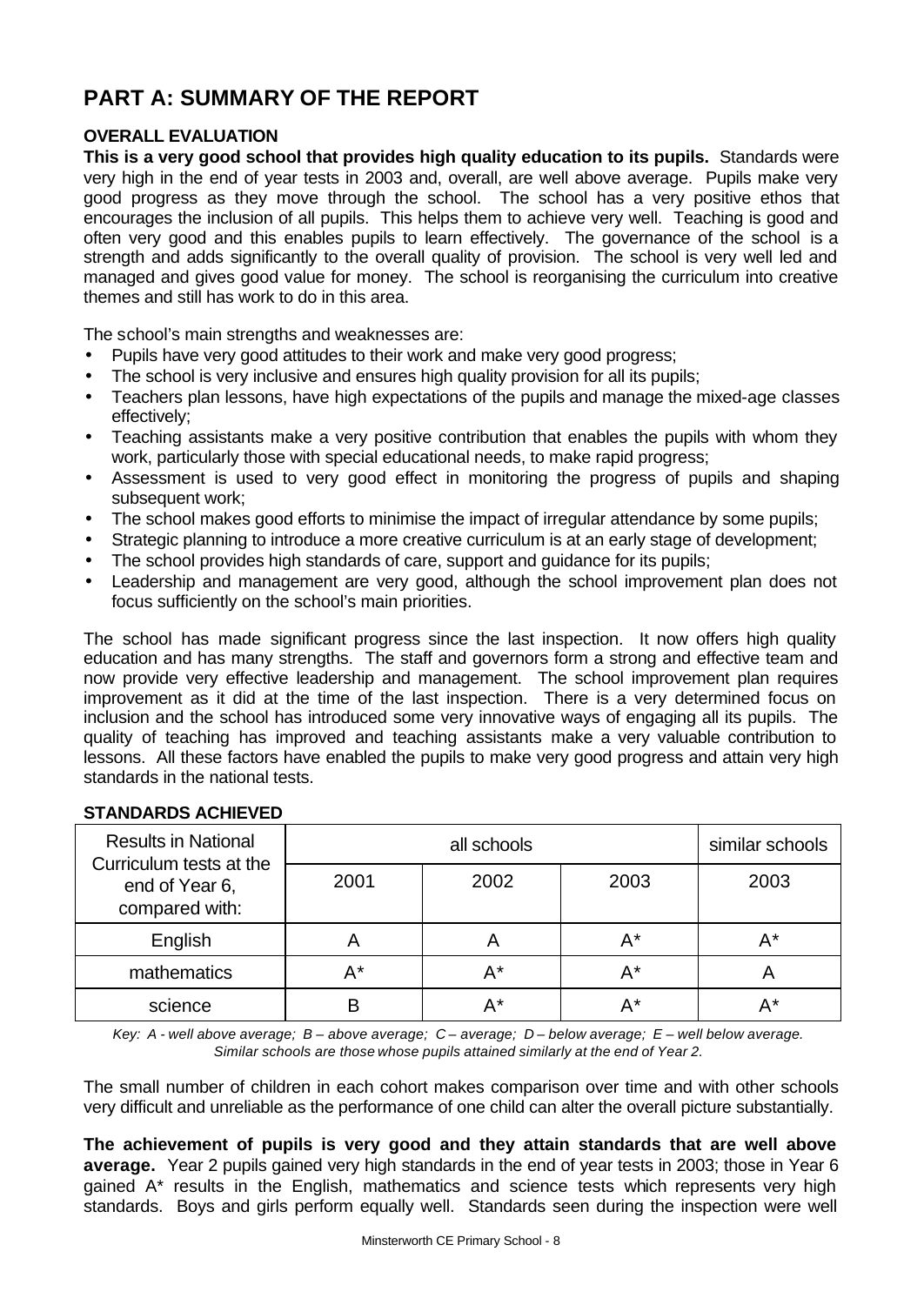above national averages in English and mathematics and above average in science. Pupils are very confident in the use of ICT. The small numbers of children of reception age achieve well and meet the goals which children of their age are expected to reach. Pupils with special educational needs receive very good support and make very good progress. Those with English as an additional language gain the skills they need to communicate in English very quickly. Pupils from the traveller community are fully integrated into the school and make good progress.

**The development of pupils' personal qualities, including their spiritual, moral, social and cultural development, is very good.** Pupils' attitudes to learning are very positive and their behaviour is good. They learn to take responsibility through their involvement in the school council and in other ways. The programme of international links helps them to gain understanding of life in different countries and cultures. They have a clear sense of right and wrong and appreciate special moments in their lives. They are eager to attend school and arrive punctually, although some do not attend regularly.

## **QUALITY OF EDUCATION**

## **The quality of education provided by the school is good.**

**Teaching is good.** Lessons are planned and managed well. Teachers have high expectations of the pupils and set challenging targets to help them focus on the learning objectives. In most lessons, teachers have very good subject knowledge and can explain and demonstrate very effectively. Many lessons are very imaginative and this helps to make them fun for pupils. The teaching assistants make a very valuable contribution to the quality of provision and give very effective support to all pupils, particularly those with special educational needs. Assessment is used to very good effect and this enables teachers to match work very closely to the needs of the pupils. Teachers use new technology very well to enhance the quality of lessons.

The curriculum is planned very carefully to match the needs of all the pupils. The school is making very good progress in introducing a creative curriculum but does not yet have a strategic overview or the monitoring procedures to ensure that overall curriculum provision remains in balance or that there is continuity and progression within the teaching programme. The school adds richness to the curriculum through its programme of extra-curricular activities, international links and life-skills programme. All pupils, including those with special educational needs, English as an additional language and those from the traveller community, have full access to the curriculum and benefit greatly from the school's provision.

## **LEADERSHIP AND MANAGEMENT**

**The school is led and managed very well.** The governing body has improved significantly since the last inspection and is now a strength of the school. All statutory requirements are met. The headteacher has built a strong and effective team to help her achieve her vision of an inclusive school providing high quality education. She manages the school well. Subject co-ordinators lead and manage their subjects well. Support staff make an important contribution that helps the daily routines to run smoothly and effectively. Financial management is good. The school improvement plan is muddled and does not identify clearly enough the main priorities of the school.

## **PARENTS' AND PUPILS' VIEWS OF THE SCHOOL**

Parents have very positive views of the school and support it fully. They appreciate the openness of the staff and the high quality of communications. They have great confidence in the headteacher and her team and appreciate the care taken to provide individualised support for their children.

The pupils like school very much and are eager to learn. They respond well to the challenge of their lessons and appreciate being consulted about different aspects of school life.

## **IMPROVEMENTS NEEDED**

The most important things the school should do to improve are:

• Continue to analyse patterns of attendance, develop innovative and imaginative ways of encouraging regular attendance and provide suitable work for children who are travelling;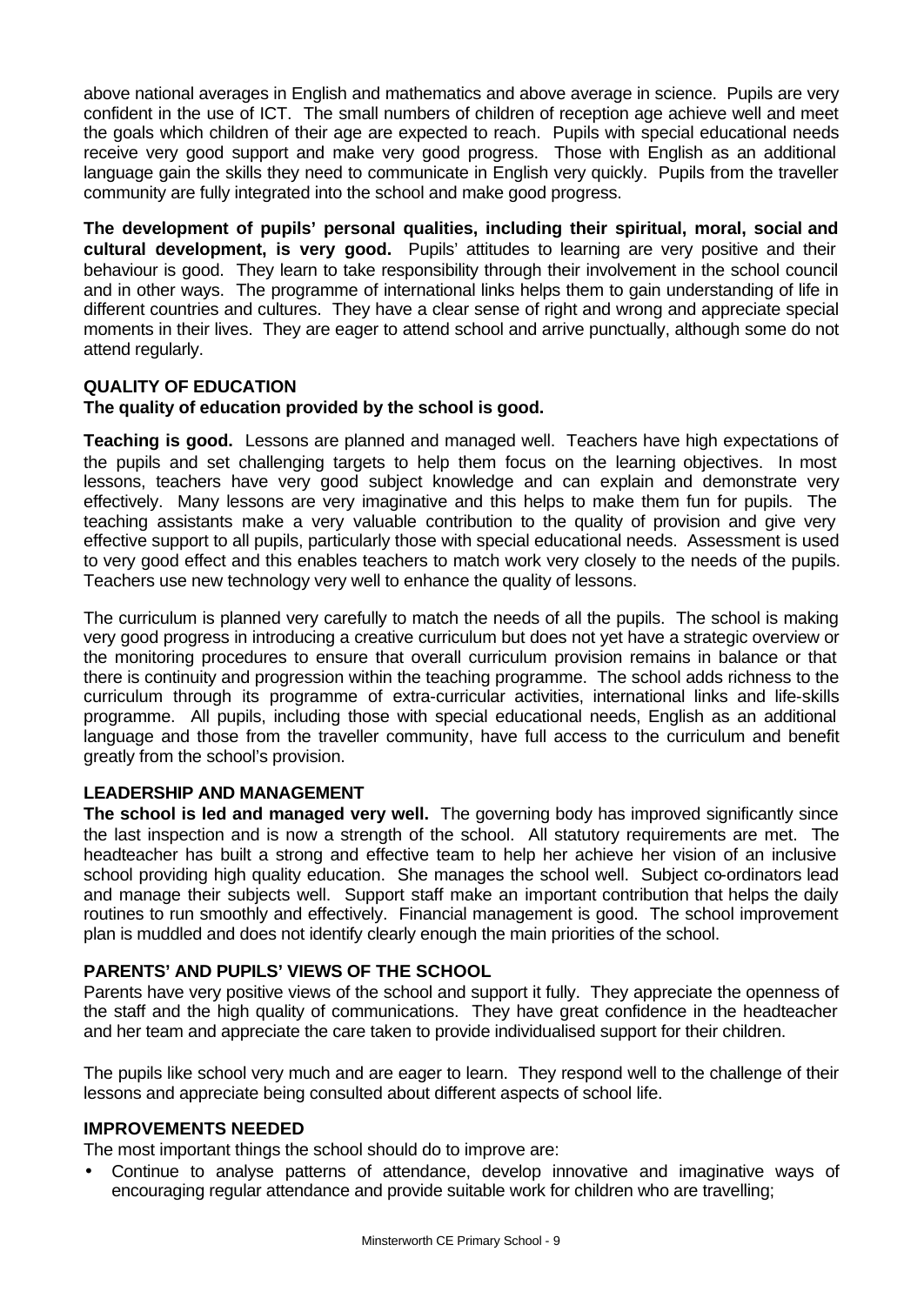- Review curriculum provision to ensure that the new creative curriculum is broad and balanced and gives pupils full access to the National Curriculum;
- Restructure the school improvement plan so that it shows clearly the key priorities of the school and the steps needed to bring about improvement in each area.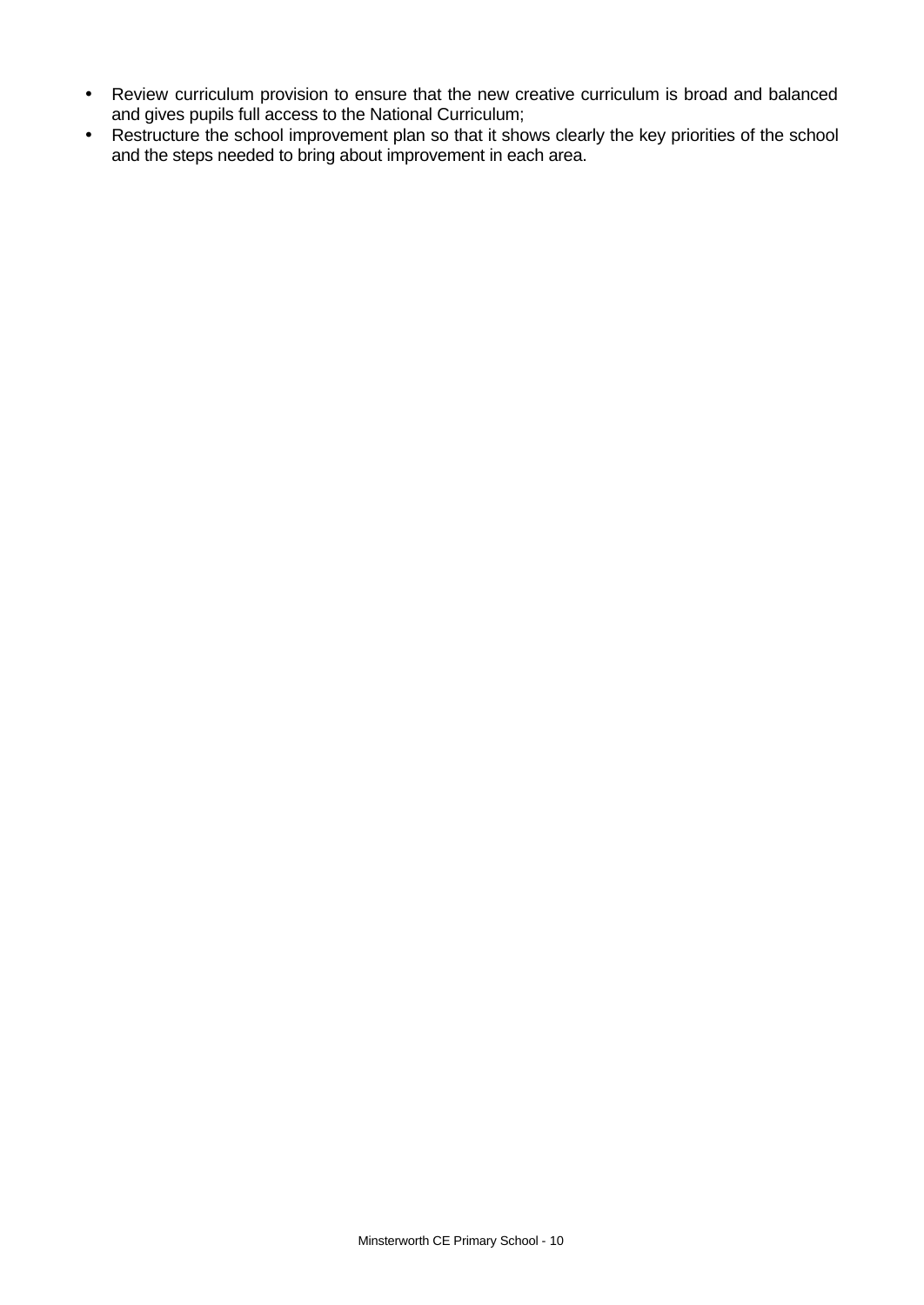## **PART B: COMMENTARY ON THE INSPECTION FINDINGS**

## **STANDARDS ACHIEVED BY PUPILS**

## **Standards achieved in areas of learning, subjects and courses**

Comparisons with other schools are unreliable because of the small size of the cohorts. Pupils in Year 2 achieved very high standards in the end-of-year tests in reading, writing and mathematics. Pupils in Year 6 achieved very high standards in English, mathematics and science. This represents very good achievement against the average attainment of pupils on entry to school. The current cohort of pupils continues to achieve standards that are well above average.

## **Main strengths and weaknesses**

- Standards in English and mathematics are well above national averages and they are above average in science;
- Pupils make very good progress from the time they first started school;
- Standards in mental mathematics and problem solving have improved significantly since the last inspection;
- Standards in investigative science are improving;
- Standards in information and communication technology (ICT) are well above average and ICT is used very effectively to enhance performance in other subjects.

## **Commentary**

- 1. Standards are compared with both national results and the results of similar schools at the end of Year 2 and Year 6. The most recent validated data compares pupils' performance in 2003. The number of pupils in each cohort is very small and any comparisons with national results must be treated with great caution as the results of one pupil can have a disproportionate effect on overall averages. Standards have risen steadily since the last inspection and are now well above national averages.
- 2. The results of the 2003 tests show that standards in reading, writing and mathematics had improved since the last inspection and were very high in Year 2. Similar improvement took place in Year 6 where results were very high in English, mathematics and science. There was no obvious difference between the performances of boys and girls. Pupils with special educational needs benefit from the very carefully planned teaching programme and the additional support they receive and make very good progress. The school provides very well for pupils from the traveller community who are fully integrated into the school and make good progress; they often add richness to lessons by sharing their life experiences with the other children. The small numbers of pupils with English as an additional language have been helped effectively to learn the language and are making very good progress.
- 3. Children enter the reception class with skills, knowledge and understanding that is similar to most other children and make rapid gains in their learning. Most achieve the early learning goals for communication, language and literacy, mathematical development, knowledge and understanding of the world, physical and creative development and exceed the early learning goals for personal, social and emotional education. They respond well to working alongside the older pupils and often try to emulate their performance.
- 4. Pupils in Year 1 work hard to achieve the targets set for them by their teacher and often reach high standards. By Year 2, pupils' speaking and listening skills are developing well and they are able to recount experiences, describe observations and offer ideas and suggestions. Their reading skills develop quickly and they enjoy reading from a wide range of texts. They make good progress in learning to write. Their mathematical skills develop rapidly and they achieve high standards. They have good understanding of scientific concepts and processes and, as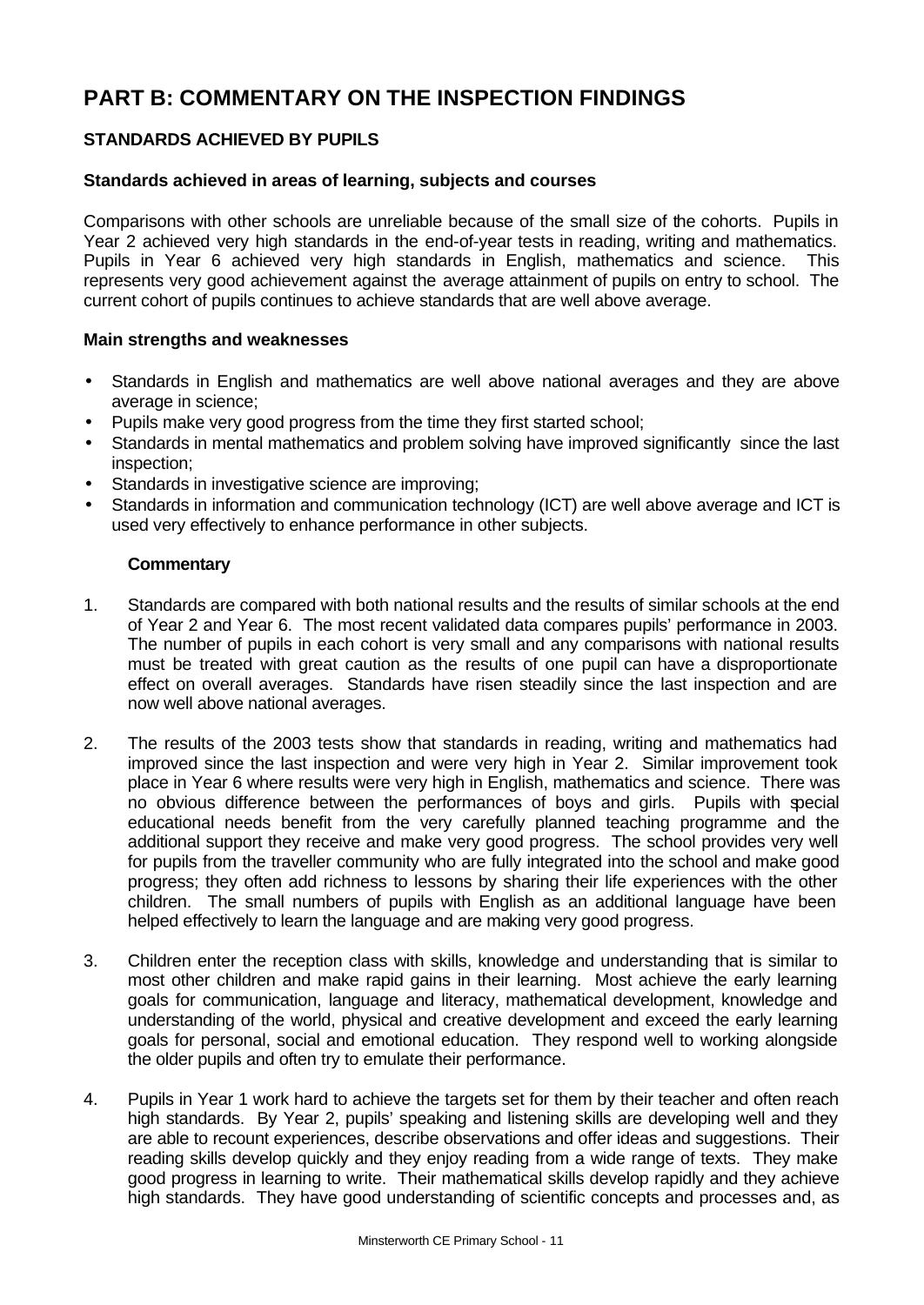the school focuses increasingly on investigation, they are able to carry out their own experiments more effectively. Standards in those subjects where it was possible to make a judgement, including ICT, are high, although the dance aspects of physical education need further development to bring standards up.

- 5. The good progress continues through the subsequent years and, by Year 6, the pupils have very good command of English and mathematical processes and good understanding of scientific concepts and processes. Their ICT skills are very good and they use ICT as a tool to enhance learning across the curriculum. Their thinking and problem-solving skills are developing well and they can draw on a range of experiences to contribute to lessons, offering explanations and ideas about their work. They benefit from the small classes and the challenge of working with children of different ages; this aspect is managed very well by teachers and is used as a spur to higher achievement.
- 6. There are clear links between the good quality of teaching and the high standards achieved by the pupils. Teachers have high expectations of the pupils and use targets very effectively to challenge them to work hard and to a consistently high standard.

#### **Pupils' attitudes, values and other personal qualities**

Pupils' attitudes to school are very good, as is their spiritual, moral, social and cultural development. Behaviour is consistently good. Attendance levels of a significant minority are unsatisfactory.

#### **Main strengths and weaknesses**

- Pupils' very good attitudes to learning and good behaviour in the classroom help them to achieve very well;
- The very good relationships between pupils and between pupils and staff are the result of the very caring ethos of the school and the very good example set by the staff;
- Pupils' cultural development is very good because the school takes very positive steps to ensure that pupils experience the traditions of a wide range of cultures;
- Pupils are becoming confident members of the school because they are being given an increasing number of opportunities to take responsibility;
- Attendance levels of a significant minority of pupils are unsatisfactory.

## **Commentary**

- 7. Pupils have very good attitudes to their work and collaborate very well with other children. They listen attentively, are keen to answer questions and undertake tasks enthusiastically. This is the result of good teaching where teachers maintain a high level of interest and set appropriately challenging tasks that ensure that pupils of all levels of attainment have the opportunity to achieve very well.
- 8. Standards of behaviour are good in the classroom and around the school. At playtimes pupils play harmoniously together. All pupils discuss their personal targets and agree class and playground rules. They are fully aware of the high standards expected and insisted upon by all staff. The very caring ethos of the school results in pupils knowing right from wrong and showing consideration for others. The pupils are very proud when they are rewarded for doing something worthwhile. No signs of aggressive behaviour were seen and both parents and pupils confirmed that bullying does not occur. They also confirmed that any instances of inappropriate behaviour are dealt with quickly and efficiently and racial harmony is promoted very well. There have been no exclusions.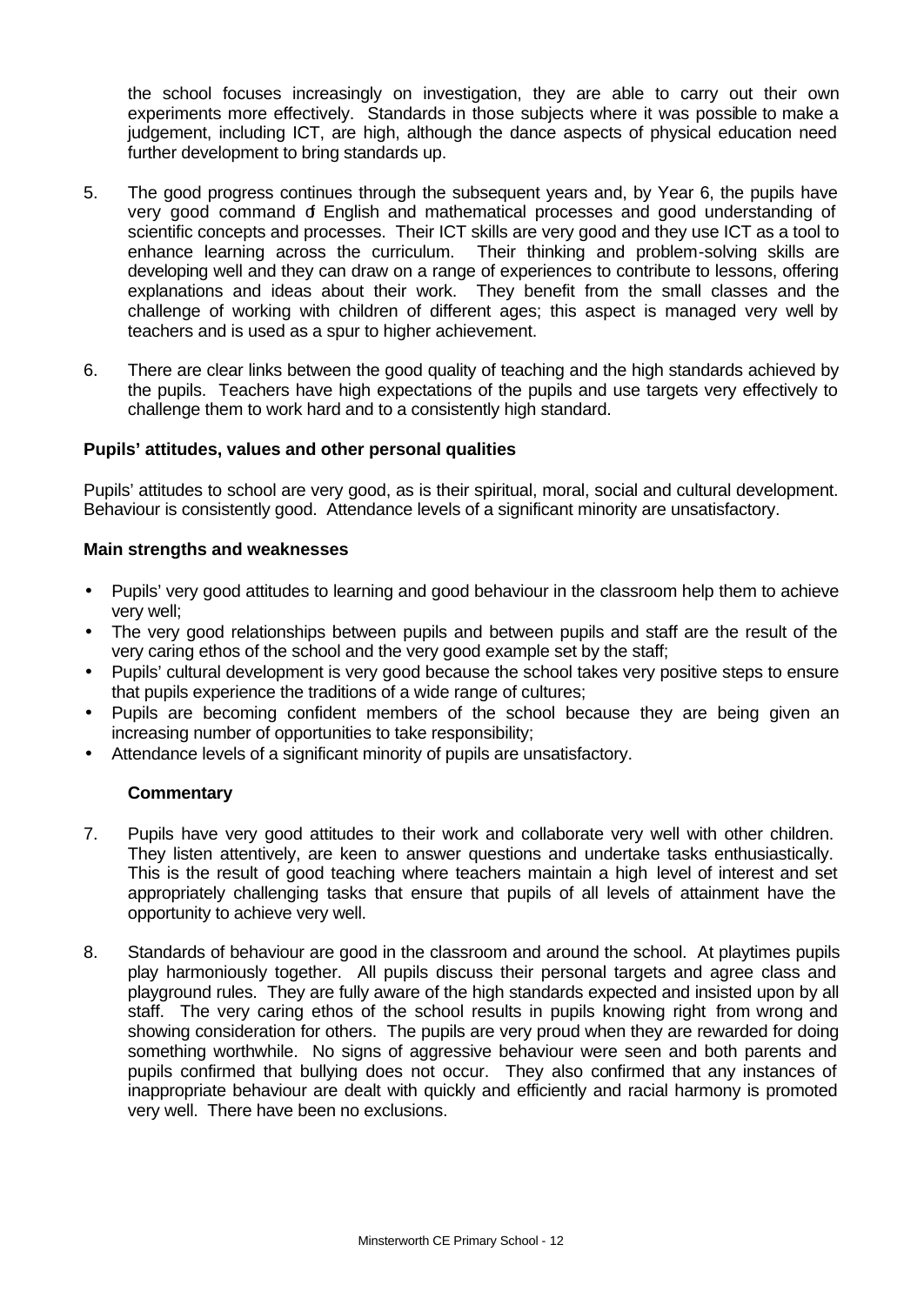- 9. Pupils are increasingly encouraged to become independent and willingly take on a range of responsibilities appropriate to their age. These range from acting as monitors, being members of the school council and acting as mediators to try to sort out issues between their peers. Pupils take their responsibilities of living in a community seriously and achieve very well, developing increasingly good levels of maturity as they move through the school.
- 10. Pupils play harmoniously together and work very well in pairs and in groups. For example in a Year 5/6 personal, social and health education lesson, pupils collaborated well in small groups, showing consideration towards others. They show respect for the feelings of others and enjoy the activities they engage in. Staff give a very positive lead in engendering good relationships, for example, by giving praise and encouragement at every opportunity as well as acting as very good role models.
- 11. Provision for pupils' spiritual, moral, social and cultural development is very good. The very good ethos of the school helps to promote spiritual development, and subjects such as personal, social and health education and religious education make a good contribution. The school ensures that pupils experience the traditions of a wide range of cultures as well as their own. It has initiated teacher-exchange programmes with Finland and Italy and the older pupils have designed and set up websites so that their Finnish and Italian friends can view their photographs and writing. Pupils also learn about life in an Indian village and have sent materials for the school in the village as well as correspond regularly with Indian children.
- 12. Attendance levels at the school, although they have risen recently, are well below the national average. This is due mainly to the prolonged absences of a significant minority of pupils. The school makes the promotion of better attendance a priority and has developed imaginative and innovative ways of monitoring attendance and analysing trends, for example, the correlation between attendance and performance. The school recognises that some children will travel and provides travel packs containing suitable work for them. It is well supported by the local authority's education welfare service in its drive to improve attendance. The punctuality of the pupils is satisfactory overall.

## **Attendance**

## *Attendance in the latest complete reporting year (%)*

| Authorised absence |     | Unauthorised absence |               |  |
|--------------------|-----|----------------------|---------------|--|
| School data        |     |                      | School data   |  |
| National data      | 5.4 |                      | National data |  |

*The table gives the percentage of half days (sessions) missed through absence for the latest complete reporting year.*

## **QUALITY OF EDUCATION PROVIDED BY THE SCHOOL**

Overall the school provides a good quality and very inclusive education. Appropriate decisions have been made to develop a more creative curriculum in line with government recommendations. Teaching is good overall and often very good. The school provides high levels of support and guidance for its pupils.

## **Teaching and learning**

Teaching and learning are good and often very good. Teachers plan lessons well and have high expectations of the pupils. Teaching assistants give excellent support and add significantly to the quality of lessons. Teachers plan a very inclusive teaching programme and ensure that all pupils receive work that is matched well to their individual needs. This encourages the pupils and enables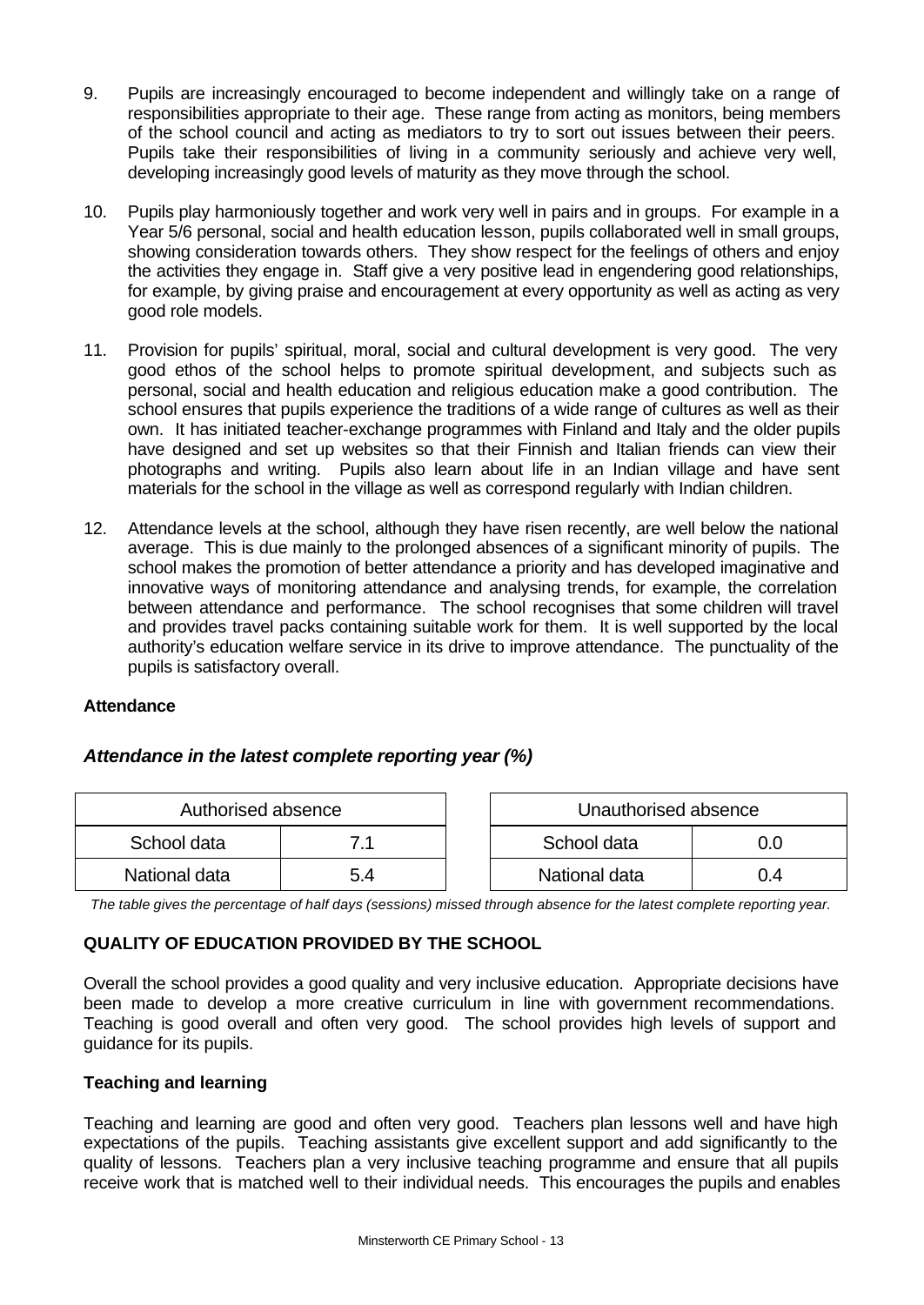them to learn well and achieve well above average standards. Arrangements for the assessment of pupils' progress are very good.

## **Main strengths and weaknesses**

- Teachers use assessment and target-setting very effectively to monitor and promote learning;
- Most pupils have a very good understanding of how they can improve;
- Teaching assistants make an important and valuable contribution to pupils' learning;
- All staff work very hard to ensure that pupils have equal access to the curriculum;
- Teachers have high expectations of the pupils and challenge them to meet or exceed their targets;
- Mixed-age classes are managed very well.

## **Commentary**

#### *Summary of teaching observed during the inspection in 27 lessons*

| Excellent | Very good | Good | Satisfactory | Unsatisfactor | Poor | Very Poor |
|-----------|-----------|------|--------------|---------------|------|-----------|
|           |           | 13   |              |               |      |           |

*The table gives the number of lessons observed in each of the seven categories used to make judgements about lessons.*

- 13. Pupils' learning is good because they enjoy school and work hard to succeed and achieve high standards. They sustain concentration and focus very well on the targets they are set. Most pupils understand very well what they have to do to improve and this helps them to achieve very well. Pupils with special educational needs respond well to the support they are given and make very good progress. Those learning English as a second language benefit from the effective teaching and parental support and quickly become confident in its use. The life-skills programme provided for pupils who are repeating Year 6 is very relevant to their needs and they gain great pleasure and interest from it which helps to reinforce the importance of learning to them. For example, pupils who visited an Internet café were very excited about sending and receiving e-mails from their friends and were beginning to appreciate and understand how they could use the Internet as a tool to keep in touch with each other when travelling.
- 14. The quality of teaching is good overall with many lessons being very good. Teachers have very good subject knowledge and are able to convey this to the pupils in clear and effective ways. They manage the range of ages and abilities in their classes very skilfully and often encourage younger pupils to emulate the older pupils. They also ensure, through carefully targeted work and very effective support from the teaching assistants, that all pupils understand the lessons and can take part fully in them. In the very small number of satisfactory lessons, very hot weather and organisational changes, that necessitated teachers teaching from plans that had been prepared by another teacher, had a negative impact on the overall quality of these lessons.
- 15. Teachers use interactive whiteboards very effectively to enhance the quality of lessons. This enables the pupils to gain understanding of new concepts far more quickly than with traditional teaching methods. For example, older pupils rapidly learned how to translate shapes and plot positive and negative coordinates. Lessons are planned well and teachers use targets very effectively to show pupils what they are expected to achieve and to set high challenges. This helps them to focus on the lesson and they take great delight in getting a stamp that tells them the target has been achieved.
- 16. The pace of lessons is brisk and the management of the introductions and group work is very efficient and effective. Teaching assistants are deployed very well and work extremely effectively with the pupils. They have very good teaching skills and add significantly to the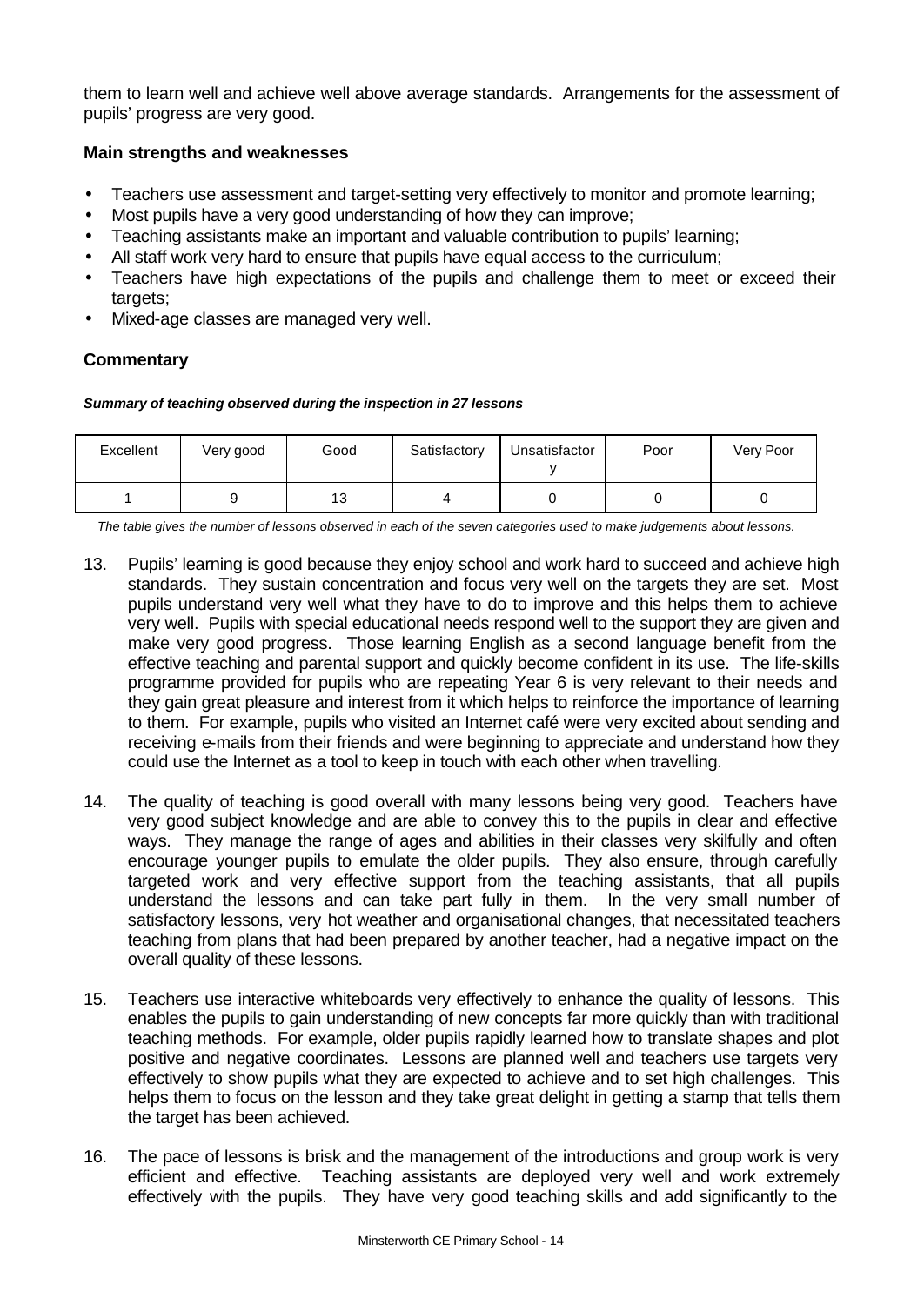quality of lessons. Other specialist teachers and support staff work in a systematic and structured way with individuals and small groups who have special needs, and enable these pupils to gain knowledge and understanding very well.

- 17. Assessment is used very effectively to confirm the teachers' knowledge of the progress the pupils are making. The assessment systems are comprehensive and provide valuable information about academic progress, attitudes to learning and personal development. Although the cohorts of pupils are small and comparisons are unreliable, the school does compare its performance with other schools and uses the information to develop and shape its teaching programmes. It is developing sophisticated ways of assessing and analysing the performance of minority groups of pupils.
- 18. Teachers use the plenary session at the end of the lesson well to encourage pupils to evaluate their performance and suggest ways of improving. Pupils often make suggestions in lessons as to how they might improve what they are doing. Teachers now place emphasis on investigation and problem-solving skills in mathematics and science and this is helping the pupils to learn about processes such as fair testing and accurate observation. A governor added to the quality of one lesson significantly by teaching the children how to make a lifesized coracle. Another governor, in his role as vicar, is leading an important initiative that gives the children insight into the lives and challenges of children in an Indian village.

## **The curriculum**

The curriculum of the school is good overall. It caters very well for the needs of all pupils. The taught curriculum provides a secure base for learning and is enriched by a large number of other learning opportunities and activities. The curriculum content is in a transitional stage as the school moves from a traditional, subject-based curriculum to a more creative and thematic programme. The quality of accommodation and resources is good.

#### **Main strengths and weaknesses**

- Provision for English, mathematics and science is good;
- Pupils with special educational needs and English as an additional language are catered for very well and they achieve high standards;
- Excellent provision is made to ensure all pupils are included in the school's rich and varied range of activities, including international links, clubs, trips, sports, visiting experts, community projects and cultural activities;
- Information and communication technology is used very well across the curriculum;
- Strategic planning for the breadth and balance of a more creative curriculum is at an early stage of development;
- The accommodation is cramped and this makes it difficult for specialist staff to work effectively with small groups.

## **Commentary**

19. All subjects of the National Curriculum are taught and statutory requirements are met. The national strategies for numeracy and literacy help to develop pupils' knowledge and skills very effectively and high standards are achieved. Skills in information and communication technology are very well taught and are used to help teach other subjects. The school has a successful and effective programme for personal, social and health education, which is linked to individual target-setting with a strong focus on team working. This programme includes drugs education, sex education and relationships education. The school uses nationally agreed plans as the basis for planning other subjects. Greater links between subjects through the development of a more creative curriculum is an identified priority and the school has made a good start in developing this. However, the school does not yet have a strategic overview or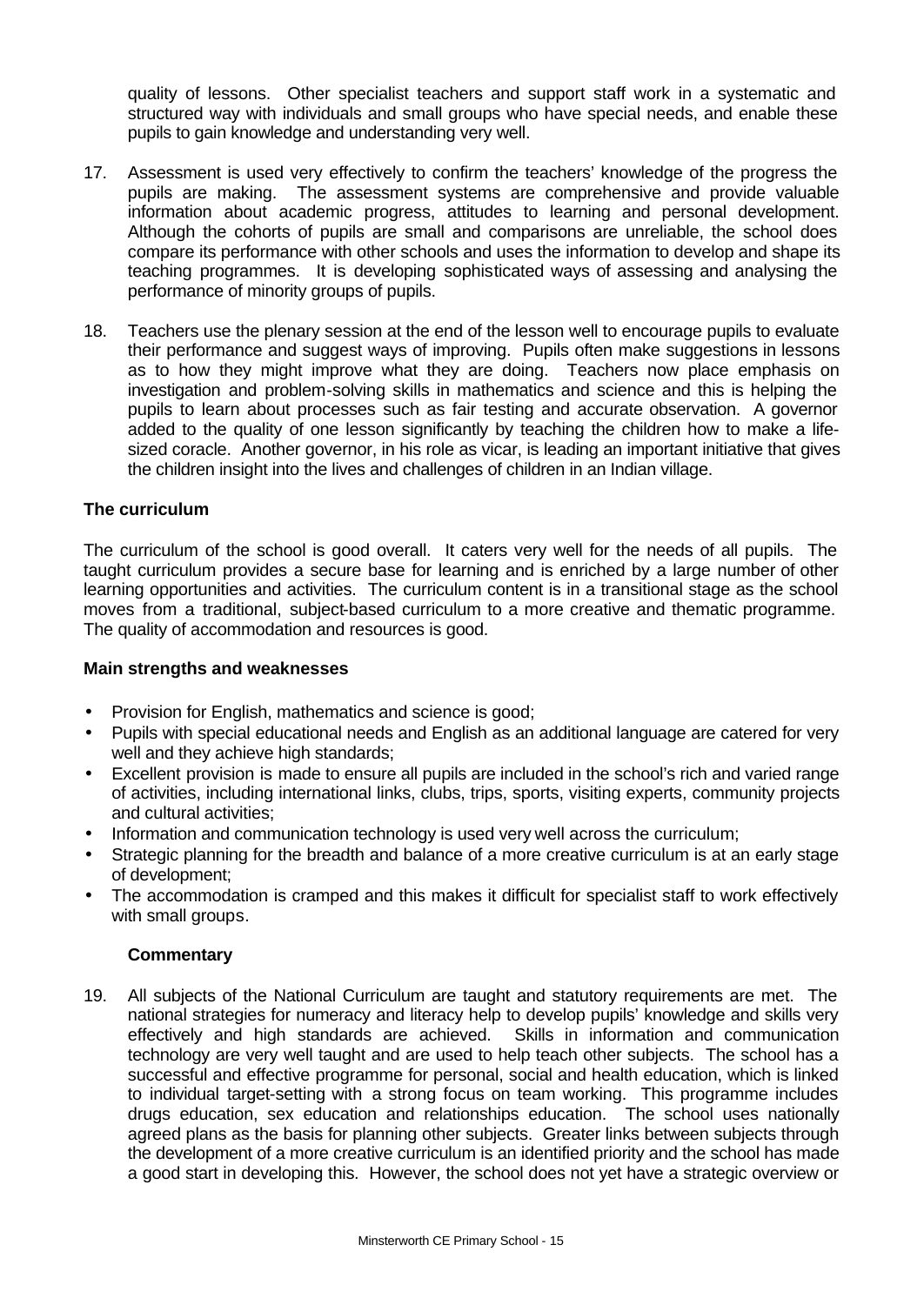the monitoring procedures to ensure that overall curriculum provision remains in balance or that there is continuity and progression within the teaching programme.

- 20. The school is totally committed to including all pupils and very successfully provides equality of opportunity. Pupils with special educational needs and the few with English as an additional language are provided for very well, both in classes and beyond and, as a result, they achieve very well. They are fully included in all activities. Lessons are planned carefully to ensure the needs of all pupils are met. The support staff and visiting support teachers make a significant contribution to pupils' learning through well-targeted work matched to the needs of individuals. Gifted and talented pupils are identified through the very good assessment practices in place; they are given suitably challenging work. The school makes effective use of problem solving on the worldwide web. This programme helps to challenge and extend all pupils, especially the more able. The school is particularly successful in providing appropriate and relevant education for pupils for the traveller community.
- 21. Pre-school staff plan their programme in collaboration with the reception class teacher to ensure there is continuity for the children across the Foundation Stage curriculum. The school makes appropriate provision for those transferring to the next stage of education by arranging visits for pupils and providing advice and help for parents. Some pupils have remained at the school at the request of parents for a further year. This arrangement suits their current needs and the school is making good progress in finding suitable and receptive secondary placements for next year.
- 22. The school enriches the curriculum very effectively. There are a large number and wide range of activities offered to the pupils that go on beyond the school day to enable greater access to the curriculum or to extend the curriculum. Pupils have opportunities to take part in sports activities and competitions. They sing in a range of festivals. Trips outside the school are a very important part of the curriculum that help to enrich the work. Teachers have been involved in curriculum innovations through exchanges with teachers in Finland and Italy. These visits have significantly added to the pupils' social and cultural development and have stimulated their desire to learn. Opportunities for writing and email exchanges to pupils in these other countries provide effective cross-curricular links. There are also opportunities to learn about India through the Kings World Trust that is supported by the local parish. Letters are exchanged between pupils at the school and those supported by the Trust.
- 23. The quality and quantity of accommodation and resources are satisfactory overall. The school is very well staffed and there is a good range of skills and expertise among both teachers and support staff. The accommodation is well maintained and the new hall has improved the organisation for teaching. Its use is managed well to provide a classroom and space for dining, assemblies and physical education. There is a lack of space, particularly for teaching pupils in small groups. The new ICT room has improved opportunities for pupils' learning but lacks adequate ventilation, particularly in hot weather. The school benefits from extensive hard and grassed playing areas that includes well-designed environmental and adventure play areas; these give the pupils excellent opportunities for work and play. Plans are being prepared for the development of an outdoor classroom. Resources are sufficient to deliver the curriculum across the school.

## **Care, guidance and support**

The care, welfare and guidance of pupils are very good and support pupils' learning very well. Pupils are well involved in the work of the school.

#### **Main strengths and weaknesses**

- Pupils feel very secure and cared for in school. They have very good and trusting relationships with all adults in the school:
- They achieve very well because their progress is closely monitored;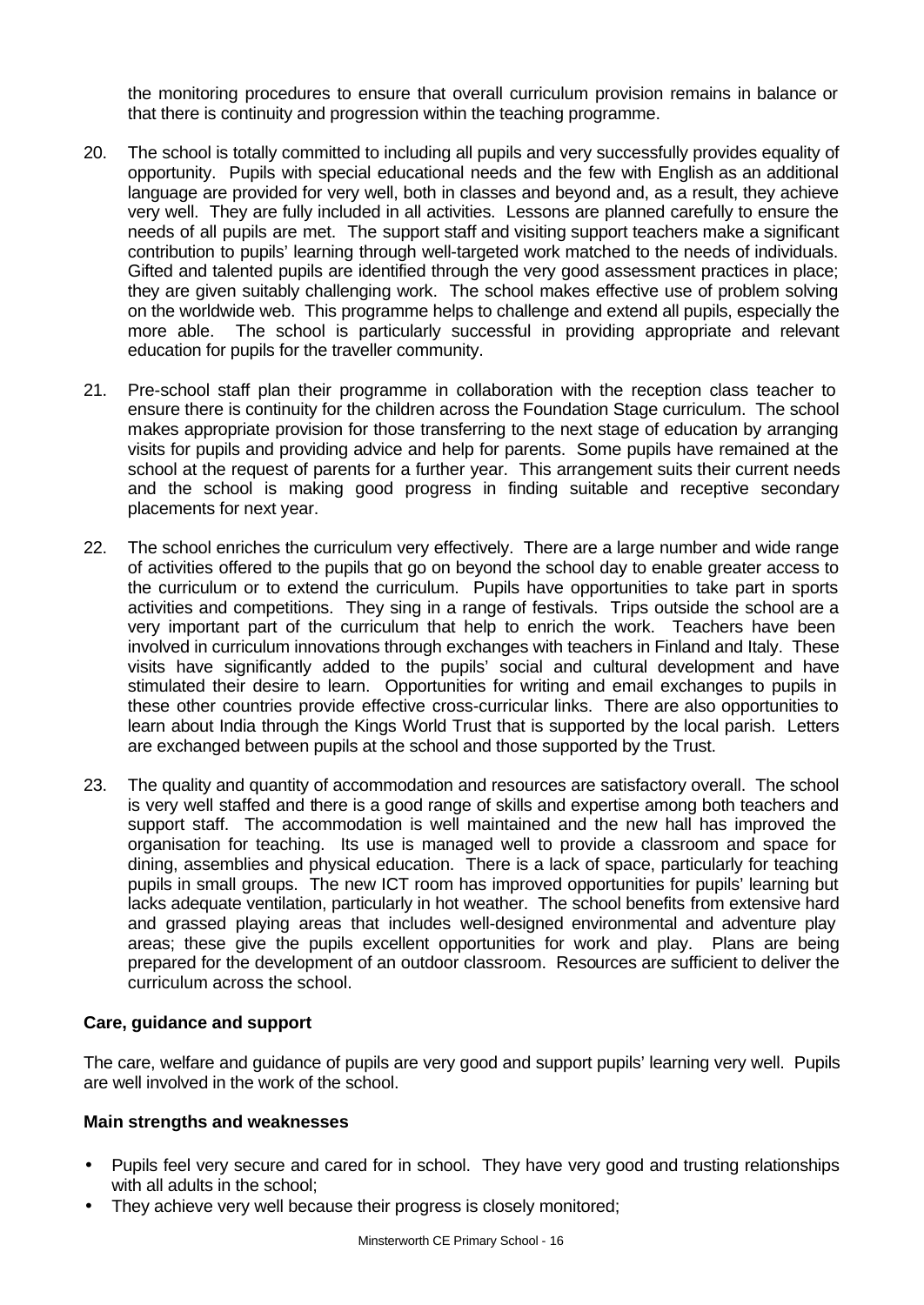- The school seeks the views of the pupils and acts on them when appropriate;
- Children are introduced to school life very well.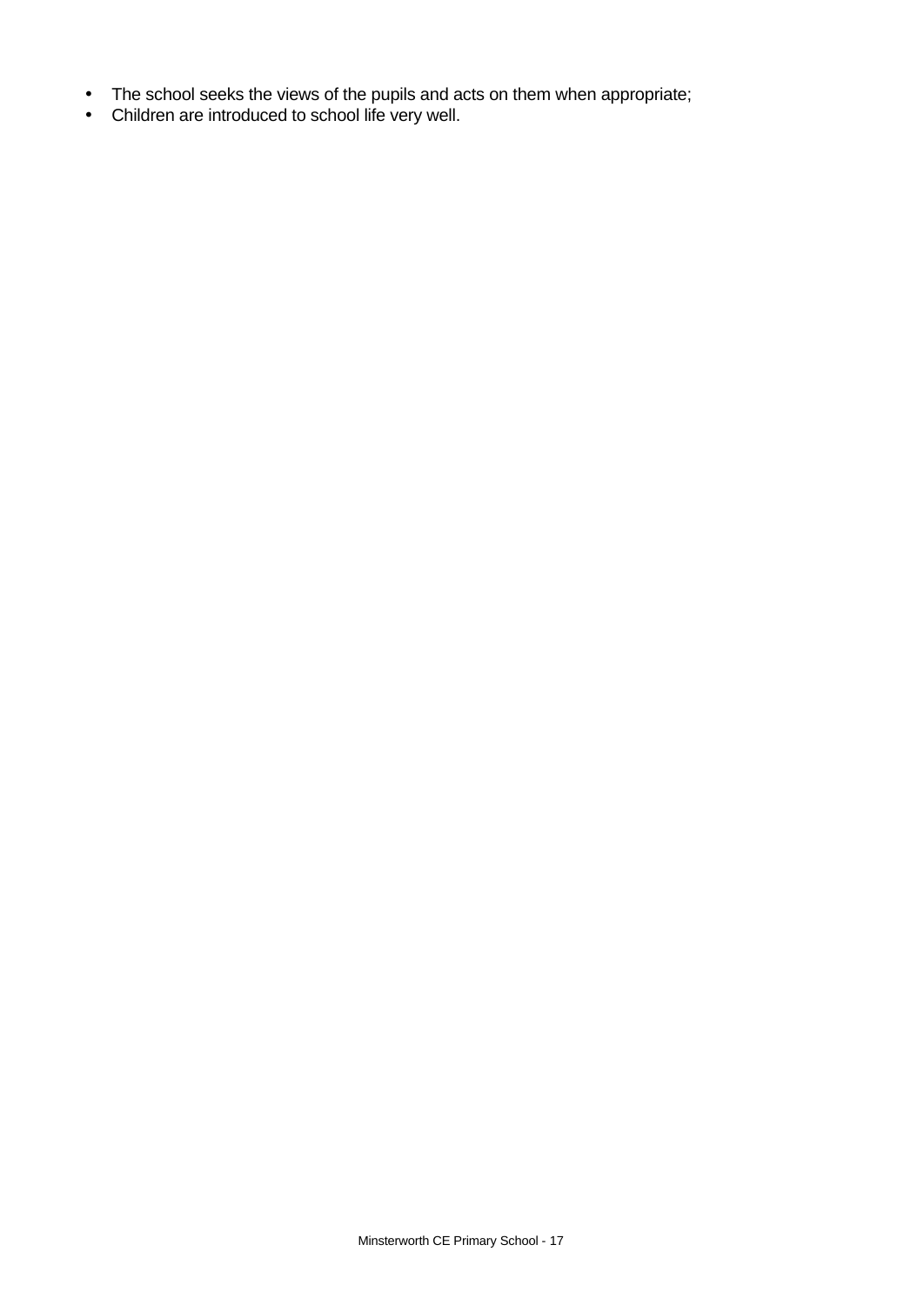## **Commentary**

- 24. The school provides a happy environment that is conducive to learning. Close attention is paid to health and safety issues, and the school is very aware of the position of the school on the very busy main road and the difficulties of the pedestrian access to the building across the car park. Pupils' healthy and safe living is well promoted through the personal, social and health education programme. Child protection procedures are very good and there is very good liaison with other agencies. The arrangements for collecting and dropping pupils off at the school by car, using the small lay-by adjacent to the road, are hazardous. Procedures for closing the school gates at the beginning and end of the school day are not always consistently practised.
- 25. Teachers and support staff know the pupils and their families very well, are sensitive to their needs and are thus able to provide very good support and guidance. The very good relationships between pupils and staff encourage pupils to raise any concerns they may have, knowing that they will be dealt with sympathetically. Pupils say that the staff are 'very nice and very kind' and parents describe the school as 'a very caring school'. Very good assessment procedures ensure that teachers track the progress and personal development of all pupils, including those with special educational needs, very well and this contributes to the standards attained.
- 26. Induction arrangements are very good as a result of effective liaison with the on-site pre-school group and this ensures that children settle happily when they enter the reception class. Similarly, pupils are well prepared for transfer to secondary school, although there have been some difficulties in placing two pupils who remained at the school for an additional year. Pupils who start school at times other than the beginning of the school year are well looked after and are made to feel welcome.
- 27. All pupils are valued and are able to contribute to the life of the school. They make their views known through the school council which was introduced recently with two elected members from each class. For example, the LEA's landscape officer consulted them about proposed improvements to the school grounds. They meet regularly and understand their role of representing the opinions of their classmates. They take their responsibilities seriously and are currently organising the purchase of games for the playground. The headteacher and staff listen to their views and act on them whenever possible.

## **Partnership with parents, other schools and the community**

The partnership with parents is very good. Links with the community and other schools and colleges are good and make an important contribution to pupils' personal and academic development.

## **Main strengths and weaknesses**

- Parents are very supportive of the school;
- The very good contribution parents make to their children's learning at school and at home makes a positive contribution to their achievement;
- The good links with the community and other schools help to enrich the curriculum and ensure that pupils transfer happily on to their next stage of education;
- The school has a very dedicated and enthusiastic group of parents who organise the 'Friends of Minsterworth C of E School'.

## **Commentary**

28. Parents are very satisfied with the school. They feel very comfortable about approaching it and are very happy with the procedures to deal with any concerns or complaints. They feel that their children are encouraged to be mature and responsible and they appreciate the range of extra-curricular activities. They make a very good contribution to their children's learning by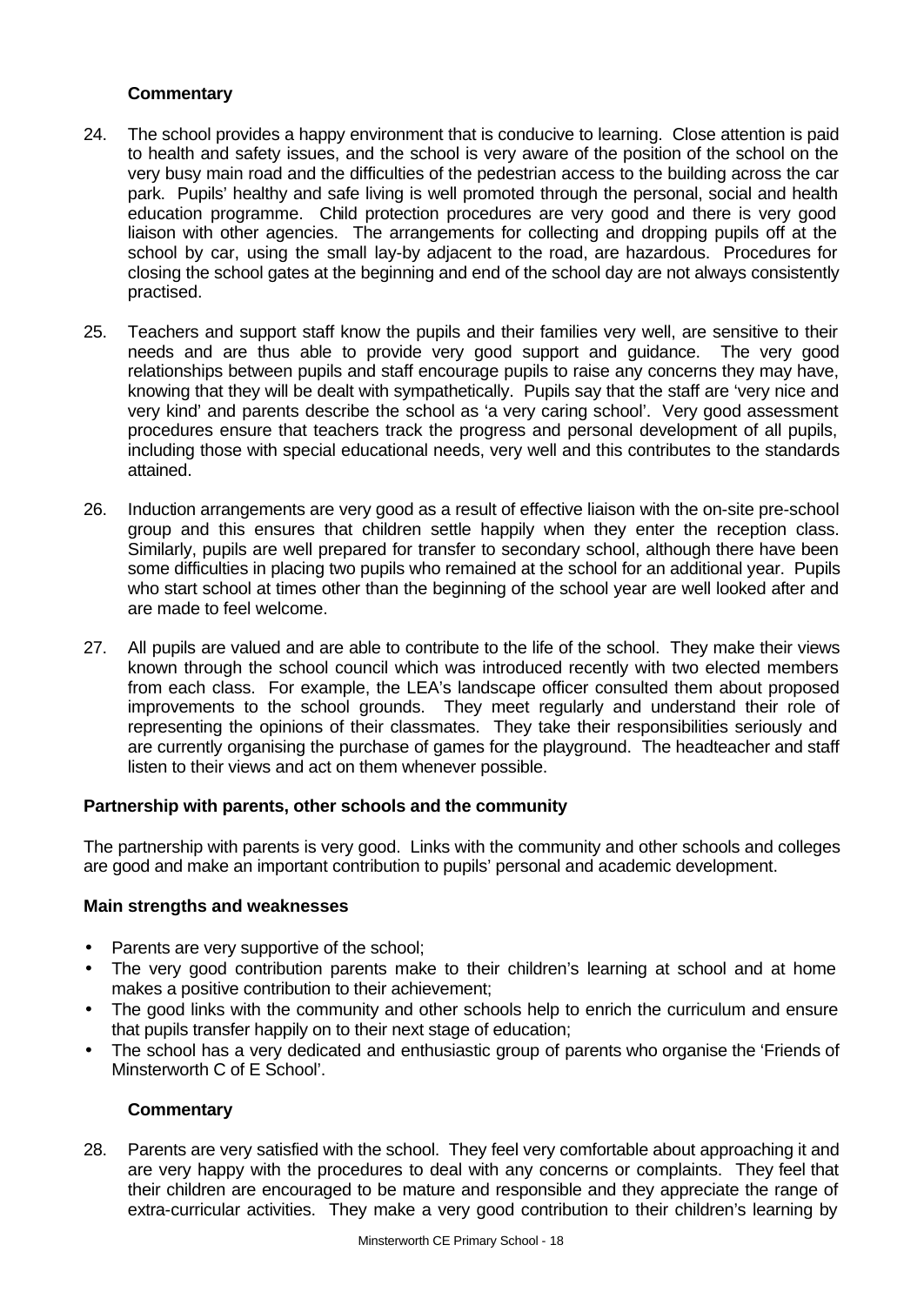providing good help in the classrooms, for example, hearing pupils read, and helping on educational visits. They also attend the curriculum evenings arranged by the school, and the 'Friends of Minsterworth C of E School' have raised significant funds to buy equipment to help in their children's learning. This enthusiastic group of parents involves the pupils and the community as much and as often as it can in its activities.

- 29. Parents are well informed about the school through the prospectus, regular newsletters and frequent other correspondence. They are also well informed about their children's progress through consultation evenings and good annual reports. Parents appreciate that they are welcome to discuss their children whenever they want to and that time is given to explaining things that may not have been properly understood. They say that they are given lots of help to support their children's learning by, for example, sharing in target-setting and the good use of homework. Their views are regularly sought, for example through questionnaires, and these views are taken seriously and are valued.
- 30. The good links with the community include involvement with the church and a very positive relationship with the traveller community. The school is open to all members of the local community for social and charity events. There are joint fund-raising events with the Parish Council, the children contribute to the parish and village magazines and mark special occasions by taking flowers to people in the community. The school also makes good use of the local community as an educational resource. For example, the children visit local businesses and have recently visited the British Empire and Commonwealth Museum. The school has also organised regular visits by a library van to provide access to books, mainly for the traveller community. There are very good links with the wider community through teacherexchange programmes with schools in Finland and in Italy. The Internet is also used to support and enhance links with other schools, including those in the international programme and neighbouring small primary and secondary schools.
- 31. The school takes in students from the local university for their initial teacher training and is a member of a small schools' group. It participates in activities with other local schools and these activities include, for example, sharing sporting activities and the attendance at special courses by the school's more able pupils. Good links with the local secondary schools ensure that there are satisfactory mechanisms in place to help pupils to move easily on to the next stage in their education and the school is dealing sensitively with the transfer of pupils who have repeated Year 6.

## **LEADERSHIP AND MANAGEMENT**

The leadership and management of the school are very good. The governance of the school has improved significantly since the last inspection and is very good. The headteacher gives very strong leadership, particularly in relation to the promotion of policies to ensure the inclusion of all pupils, and inspires a very strong team to provide a good quality education for the pupils. Management is good and all teaching staff have clearly identified management responsibilities and make an effective contribution to provision.

## **Main strengths and weaknesses**

- The governing body is driven by a determination to provide education of the highest quality;
- The headteacher has built a very effective team of governors and staff and has inspired them with her vision for the school:
- All teachers are confident in their management roles and work very hard to ensure high quality provision in their subject areas;
- The school improvement plan is insufficiently focused on the main priorities of the school.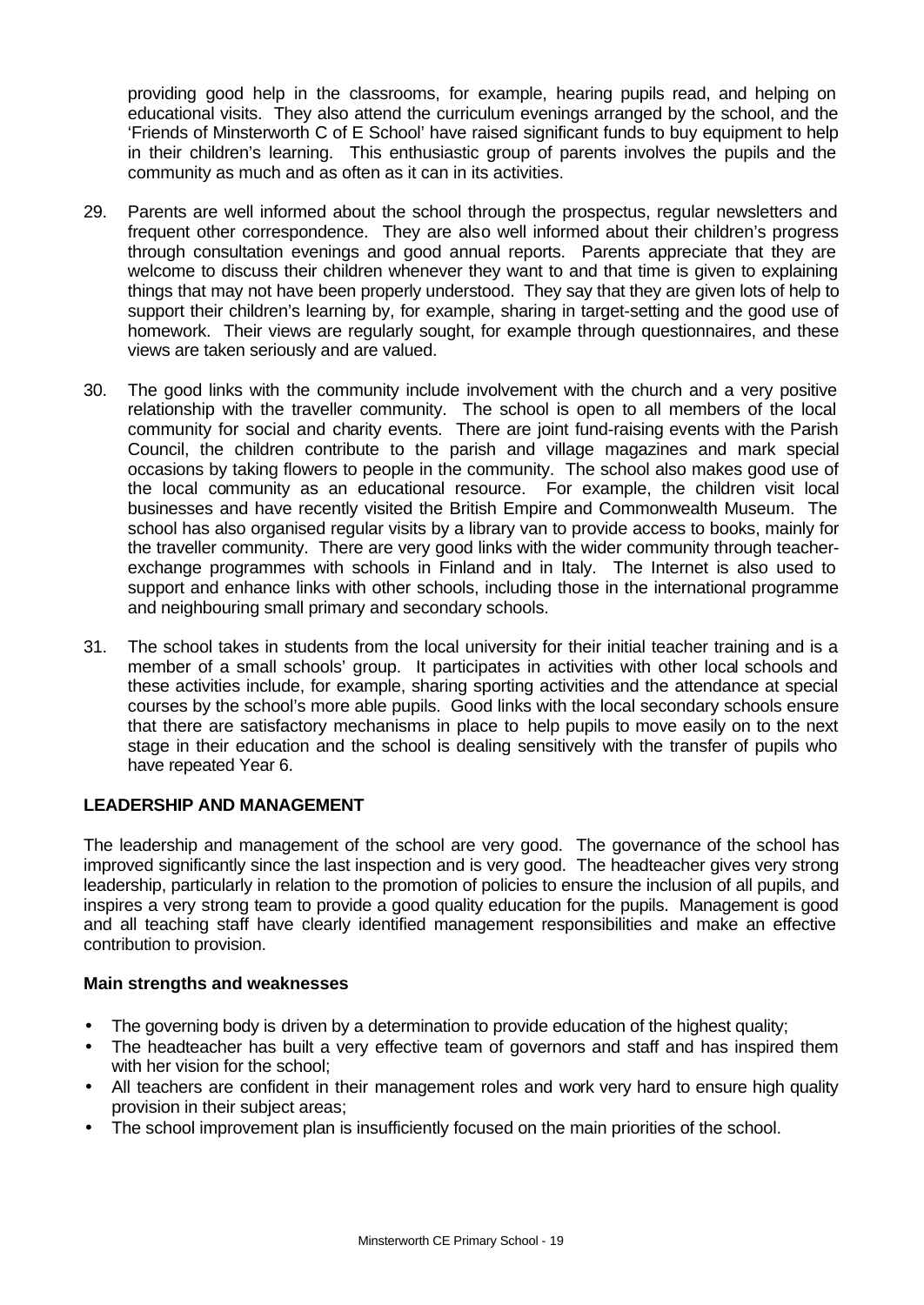## **Commentary**

- 32. The governing body has been reorganised since the last inspection into a cohesive and effective team. Each governor takes allocated responsibilities and gives considerable time and energy to discharging them fully. Individuals visit the school regularly to observe teaching and learning, discuss and monitor the quality of provision and give practical support to class teachers and the headteacher. For example, one governor supported a design and technology lesson and helped the children to build the frame for a life-sized coracle as part of their local studies. Others have produced useful evaluation reports following meetings with co-ordinators and observations in classrooms. The result of this involvement is that governors have detailed and practical knowledge of the school to guide their business.
- 33. Committees meet regularly and supplement the headteacher's comprehensive reports with information provided by members. This places them in a position to report back fully and with strong recommendations to the full governing body. The governing body plays its critical friend role well and often challenges the decisions and actions of the headteacher by asking what impact the action will have on the quality of provision.
- 34. The headteacher's very strong leadership inspires others to follow her lead in promoting an inclusive and accessible curriculum. She has put in place a sensible structure for the coordination of subjects and aspects of the school and trusts her staff to carry out their duties. They in turn respond very well and lead their subjects with enthusiasm and determination. They combine their teaching and management roles very well and give good advice and guidance to their colleagues. The school is going through a transition from a subject-based curriculum to one based on creative themes. The co-ordinators are aware that they still have work to do to secure the new curriculum but have a very good understanding of what they are aiming for and well-planned strategies to see it through.
- 35. Effective curriculum co-ordination and planning ensure that when new staff are employed, they are quickly able to adopt the teaching programmes and fit in well. The school's programme of professional development ensures that teachers and non-teaching staff remain up to date with current developments. For example, all teachers have been trained to a high level in the use of technology, including the interactive whiteboards to enhance their teaching.
- 36. The day-to-day management of the school is good and routines are in place to ensure that each day runs smoothly. The headteacher deploys her staff and the visiting specialists very well and ensures that provision is based on careful analysis of the needs of individual pupils. She is supported by an able administrative assistant who manages the office routines, filing and accounting systems very well. Teachers in turn manage their teaching assistants very well and ensure that they make a very strong and positive contribution to the quality of education provided. Performance management has been used to good effect to identify the strengths of individual members of staff and shape their professional development.
- 37. The headteacher, staff and governors know what the priorities of the school are and work constantly towards them. However, the school improvement plan is muddled and does not focus sufficiently on the school's main areas for development. There is no clear overview of the implementation of the new creative curriculum and insufficient attention is given to monitoring the progress of its development to ensure that curriculum provision is maintained in breadth and balance. Subject action plans, often containing minor actions, are incorporated into the school plan, thereby confusing the big picture.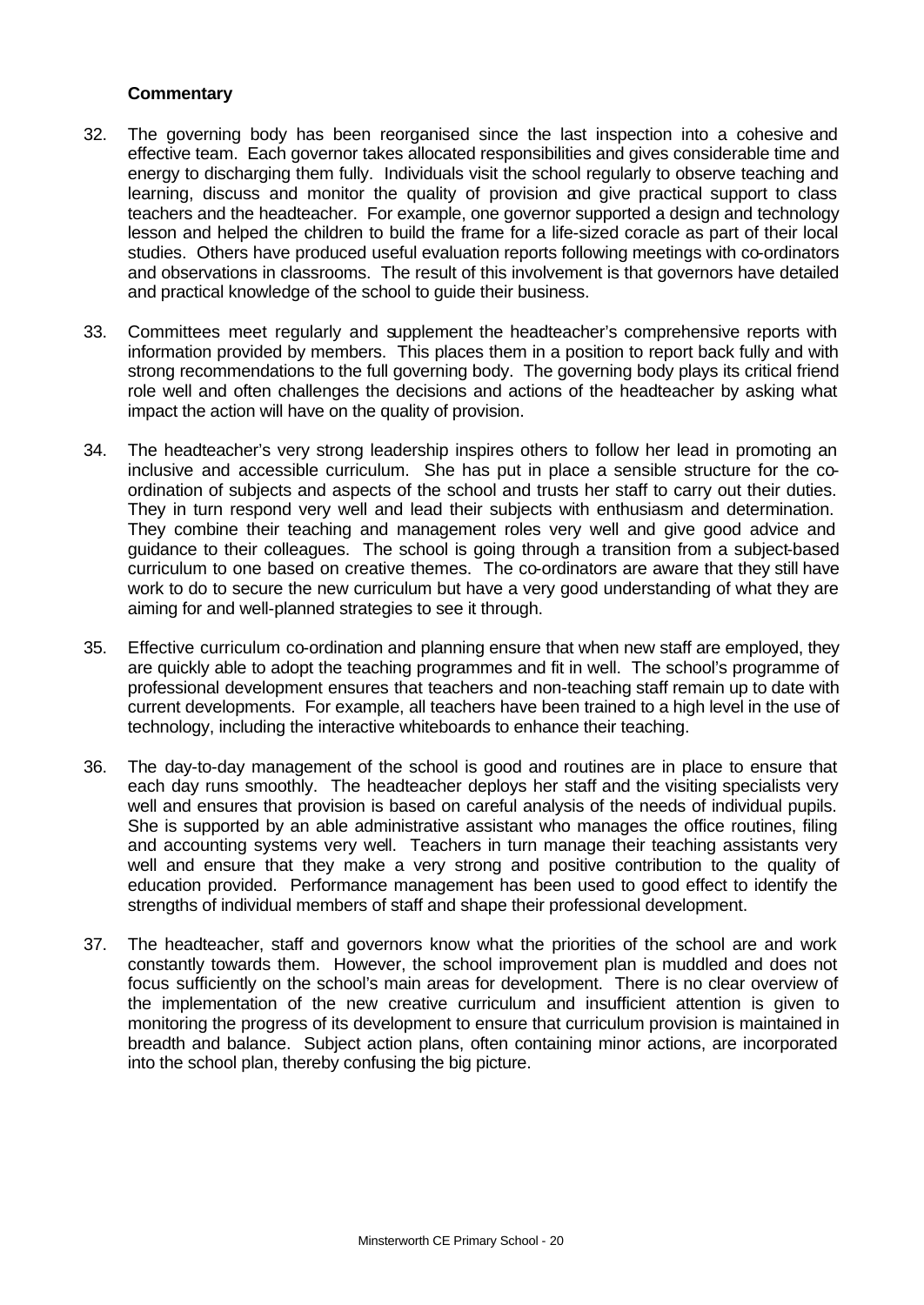## **Financial information**

| Income and expenditure $(E)$ |         | Balances (£)                           |
|------------------------------|---------|----------------------------------------|
| Total income                 | 180,629 | Balance from previous year             |
| Total expenditure            | 215,625 | Balance carried forward to the<br>next |
| Expenditure per pupil        | 3,655   |                                        |

## *Financial information for the year April 2003 to March 2004*

| Income and expenditure $(E)$ |         | Balances (£)                           |        |
|------------------------------|---------|----------------------------------------|--------|
| Total income                 | 180,629 | Balance from previous year             | 39,658 |
| tal expenditure              | 215,625 | Balance carried forward to the<br>next | 4,662  |

38. The school manages its finances, including those allocated for specific purposes, well. Its budget plan takes account of the needs of the school and it is possible to see clearly the benefits of major investments such as the building of the school hall/third classroom and the commissioning of the new ICT suite and classroom technology. The detailed costing of the school improvement plan appears in the budget but is not recorded in sufficient detail within the plan itself. There are appropriate arrangements for monitoring expenditure and the school's administrative officer maintains accounts accurately and promptly. She ensures that the governing body has good financial information on which to base its decisions. The school applies the principles of best value to its expenditure and, as a result, is well staffed and resourced. Although unit costs are high because of the size of the school, the school gives good value for money.

## **Example of outstanding practice**

**The school makes very good provision for pupils from the traveller community and helps them to integrate into school life and achieve well.**

- The school has developed very close and strong relationships with the traveller community and is very active in promoting the concept of an inclusive school;
- The school makes the promotion of better attendance a priority and has developed sophisticated ways of monitoring attendance and analysing trends, for example, the correlation between attendance and performance;
- The school recognises that some children will travel and provides travel packs containing suitable work for them;
- There has been very careful analysis of the barriers to learning and this has resulted in incentives being given for pupils to attend school;
- There is a clear expectation that the pupils will complete homework either at home or in the school's homework club;
- The teaching programme is planned very carefully and elements include images and experiences to which the pupils can relate;
- The school has promoted the importance of books and the Internet by arranging for the mobile library to visit school regularly and taking pupils to Internet cafés so that they appreciate that the Internet can be accessed when they are travelling. The pupils have published their own books about their life experiences that have been displayed in some prominent locations;
- The school has worked hard to secure appropriate secondary education for the pupils and has provided a very effective life-skills programme for the two Year 7 pupils.

The effect of these actions has been to make school an exciting place to be for these children and to encourage parental support. This has encouraged the children to learn and, as a result, they have made good progress.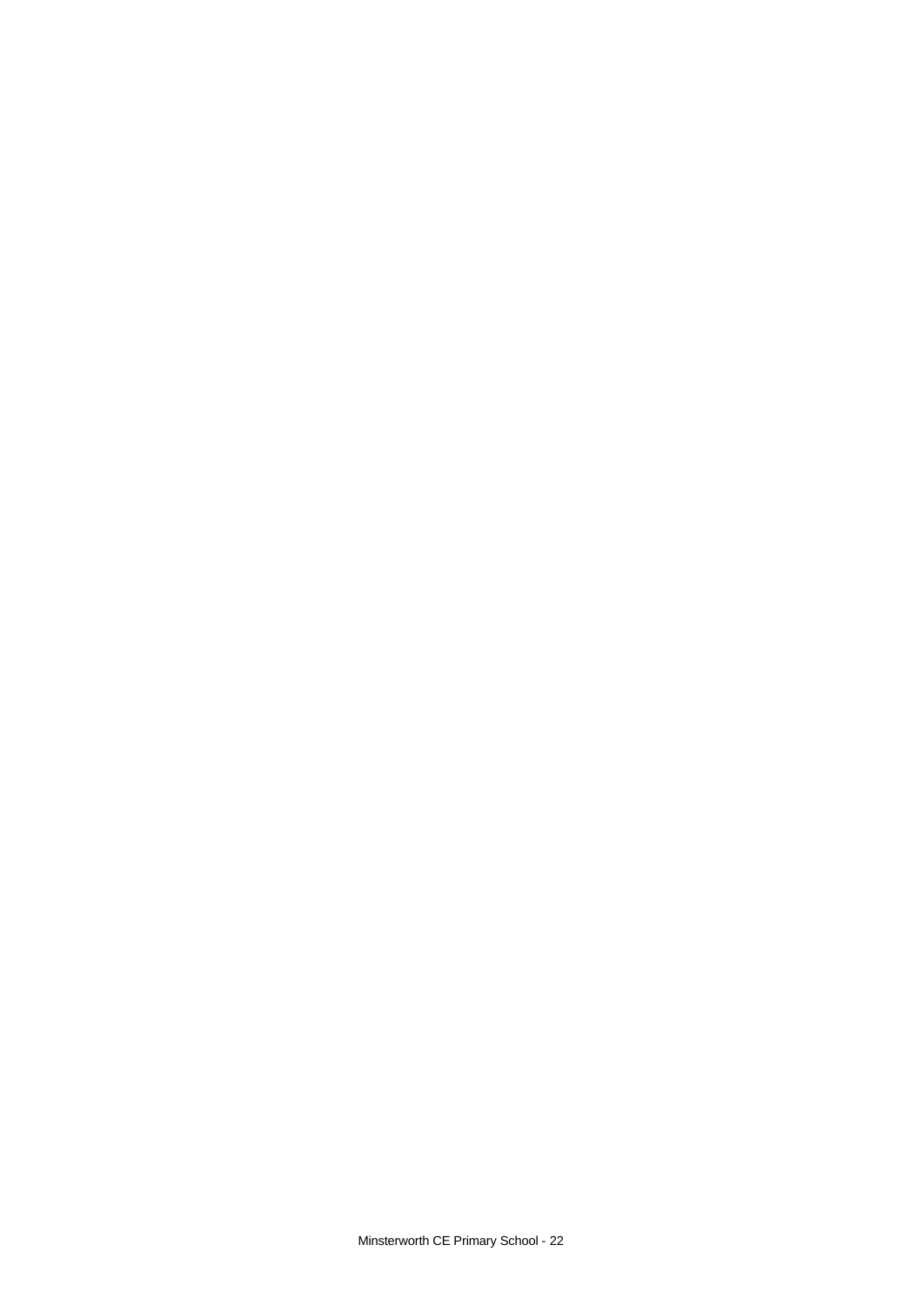## **PART C: THE QUALITY OF EDUCATION IN AREAS OF LEARNING AND SUBJECTS**

## **AREAS OF LEARNING IN THE FOUNDATION STAGE**

Provision for children in the Foundation Stage is good. Children achieve well in all areas of learning.

Reception children are taught in a mixed-age class with Year 1 pupils. The joint planning between the on-site private pre-school and reception staff, and the sharing of activities, result in an easy transition for children starting school. All Foundation Stage staff have detailed knowledge of individual children and their needs. Observation and assessment of each child's progress are used to plan the next stage of their learning. Links with parents and carers are very good.

Teaching is good. There is a balance between adult-directed and child-initiated activities with appropriate adult intervention to develop and extend children's understanding. The curriculum is well planned to meet each child's needs and, consequently children achieve well. Children with special educational needs are very well supported and make good progress. The provision in the Foundation Stage is managed well by an efficient and knowledgeable co-ordinator who works in conjunction with a teaching assistant and staff in the pre-school; this represents an improvement since the time of the last inspection. At the time of this inspection, only two children in the reception class were under five.

## **PERSONAL, SOCIAL AND EMOTIONAL DEVELOPMENT**

Provision in personal, social and emotional development is **very good**.

#### **Main strengths and weaknesses**

- Children settle securely into school life and become confident learners;
- Supportive relationships ensure that children feel happy and confident and able to succeed;
- Children's individual needs are met and their achievements recognised.

## **Commentary**

39. The opening of the on-site pre-school in the next room to the reception class has improved the transition between home and school significantly. At the time of the last inspection few children had pre-school experiences. Now the majority of children attend the pre-school. A high priority is placed on children's personal, social and emotional development throughout the Foundation Stage. As a result of good teaching, children learn to work together, organise their activities responsibly and work with increasing independence and confidence. For example, in the role-play area children worked well together to buy items from the seaside shop, taking turns to be the customers. Children settle quickly to tasks and learn to concentrate on completing an activity before moving on to another. Trusting relationships ensure that children feel secure and give them the confidence to try things out for themselves. Children are on course to exceed the expected level in this area, which represents good achievement.

## **COMMUNICATION, LANGUAGE AND LITERACY**

Provision in communication, language and literacy is **good**.

#### **Main strengths and weaknesses**

• Staff develop children's language skills in a variety of ways;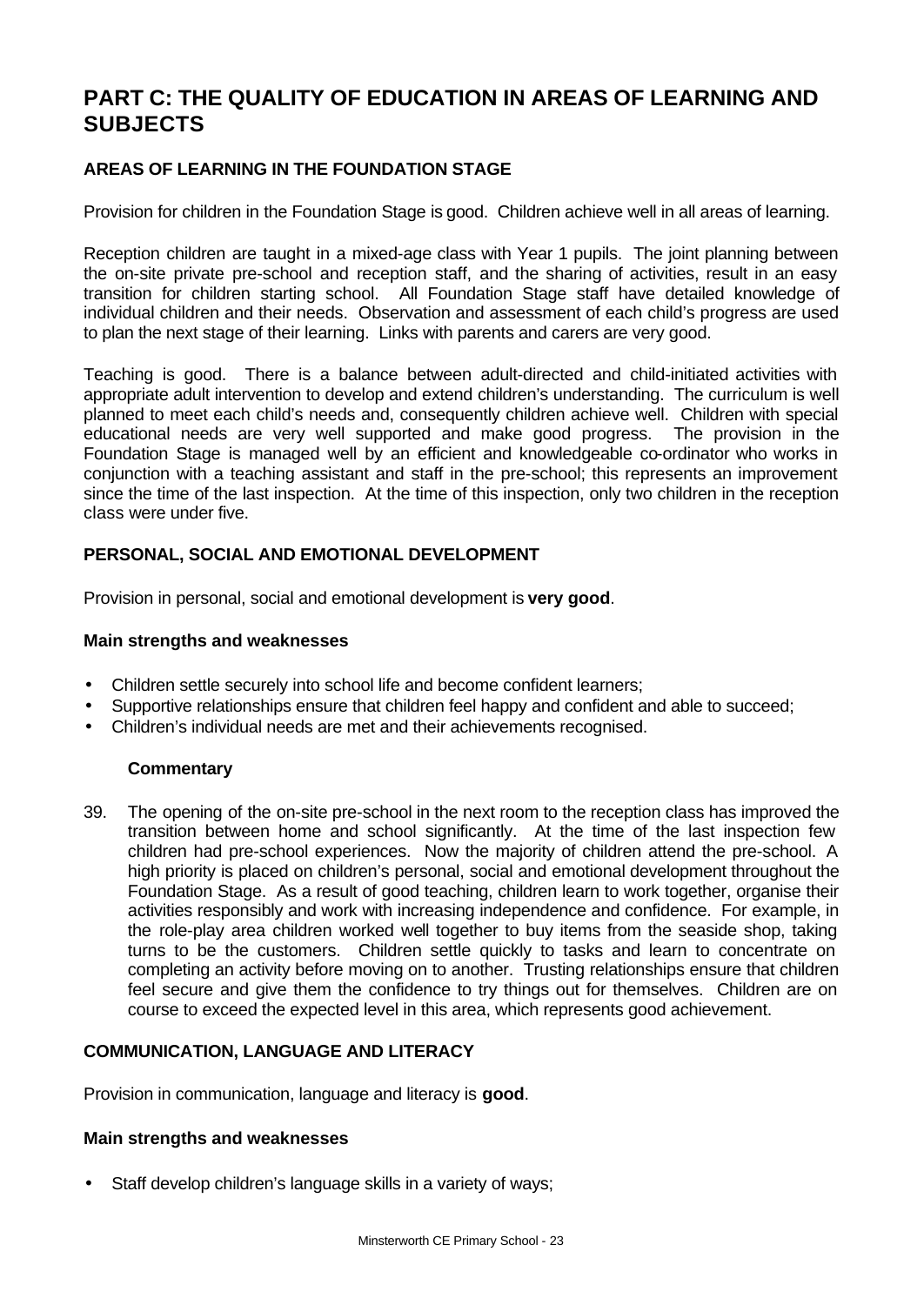• Teaching is good and a structured programme of language activities is supporting children's achievements well.

## **Commentary**

- 40. Staff plan activities to develop children's speaking and listening skills, giving them first-hand experiences that they can talk about. For example, to help them learn to count, children threaded pairs of coloured cotton reels to make necklaces for their teddies and counted them out to their partner. They were able to talk about and draw what they remembered from their holidays. The purposeful talk with adults throughout the day, and opportunities to play and work together, ensure that children make good progress in developing speaking and listening skills. They know that staff are genuinely interested in what they have to say which gives them confidence in talking.
- 41. A programme of early reading activities results in children enjoying books and wanting to read. They listen to story-tapes and practise reading, using interactive texts on the computer as well as listening to stories read by the staff; they also take books home regularly.
- 42. In reception, children follow the Jolly Phonics programme and already know their initial sounds. Some were also able to identify similar word endings. Children practise writing patterns regularly and begin to form letters accurately. They understand that writing conveys meaning, can talk about their stories and most can write words and form their letters accurately. The more able are writing simple sentences. Most children are on track to achieve the early learning goals and this represents good achievement.

## **MATHEMATICAL DEVELOPMENT**

Provision in mathematical development is **good**.

## **Main strengths and weaknesses**

- Teaching is good and a range of interesting activities supports pupils' mathematical development well;
- Activities in other areas of learning support pupils' mathematical learning.

## **Commentary**

43. Teaching and learning are good, practical enjoyable activities are planned to promote children's mathematical development. Counting their teddies' eyes, ears, paws etc helped the children to recognise and order numbers, learn to take turns and play well together. The extension of this activity outdoors reinforced children's number recognition well, when they made necklaces and bracelets using cotton reels. In the role-play area children could shop for items such as seaside rock or balls and match money and sizes. Children regularly join in number rhymes and counting games, like the star game and guess the number, which reinforces their mathematical learning. They achieve well and are on track to reach the early learning goals for mathematical development.

## **KNOWLEDGE AND UNDERSTANDING OF THE WORLD**

- 44. Provision in knowledge and understanding of the world was sampled and therefore, it is not possible to make judgements about the quality of teaching and standards achieved.
- 45. Varied activities are planned to stimulate children's curiosity and deepen their understanding of the world. They practise shopping in the seaside shop, using dressing up clothes to take on the identity of customers. In their sand play they search for treasure and sort shells. They make their own games by building ramps and tunnels with construction kits. They work with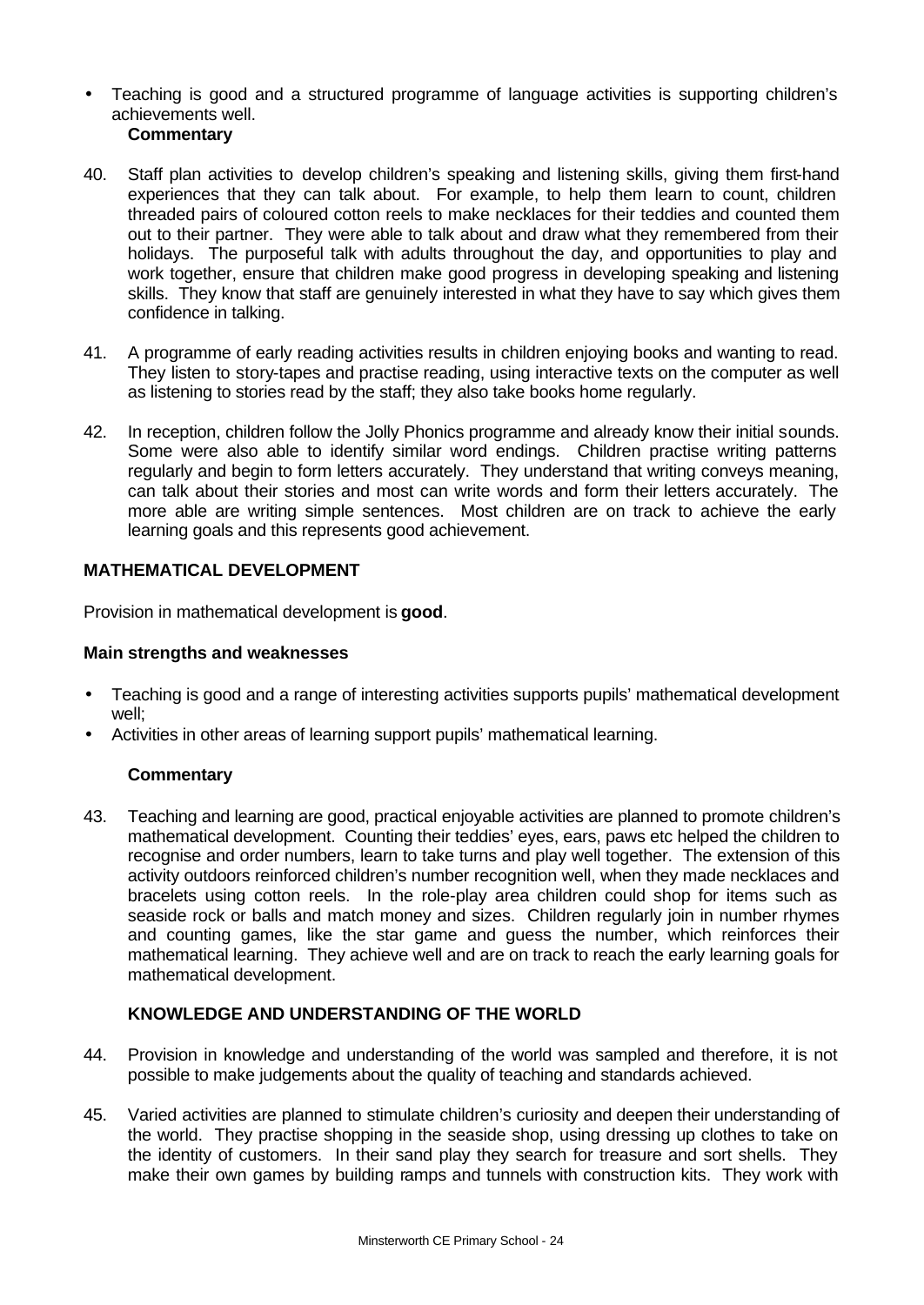increasing confidence on the computer, selecting and moving pictures on screen. They are on track to reach the early learning goals for this area.

## **CREATIVE DEVELOPMENT**

- 46. Provision in creative development was sampled and judgements cannot be made about the quality of teaching and standards achieved.
- 47. Children's creative development is promoted through art and imaginative play. Structured role play and constructional activities develop their creativity and imagination as well as their social skills.
- 48. Work on display in the classroom shows children's paintings and collages of 'Our Village' and zig-zag coloured dragons from China. Painting and crayons as well as the use of different media are available to children in the Foundation Stage. Songs and rhymes are regularly used to support children's language and mathematical development, and class areas are well resourced to support 'small world' imaginative play as well as dramatic role play. Children are on track to reach the early learning goals for creative development.

## **PHYSICAL DEVELOPMENT**

Provision in physical development is **satisfactory.** 

#### **Main strengths and weaknesses**

- Planned opportunities for learning outdoors supports children's physical and social development well;
- The shared use of the small outdoor space with the pre-school group limits children's opportunities for physical development.

#### **Commentary**

- 49. Pupils' overall physical development is good and they make good progress as a result of effective teaching. Through planned indoor and outdoor activities children develop a good awareness of space and direction, and use equipment and tools safely and with increasing control. Although the outdoor classroom offers a range of daily opportunities for free play and adult-initiated activities, the space is small and the grass surface is uneven which limits the range of possible activities.
- 50. There is large climbing and balancing apparatus available in the school hall and in the outdoors adventure play area but the reception class did not use these during the inspection. In the indoor classroom, activities are planned to help children develop their ability to use tools safely and accurately and to build and play with small construction equipment. Greater use of the available resources to support this area of development would improve the children's physical development. Children are on track to reach the early learning goals for physical development overall.

## **SUBJECTS IN KEY STAGES 1 AND 2**

#### **ENGLISH**

Provision in English is **good**.

#### **Main strengths and weaknesses**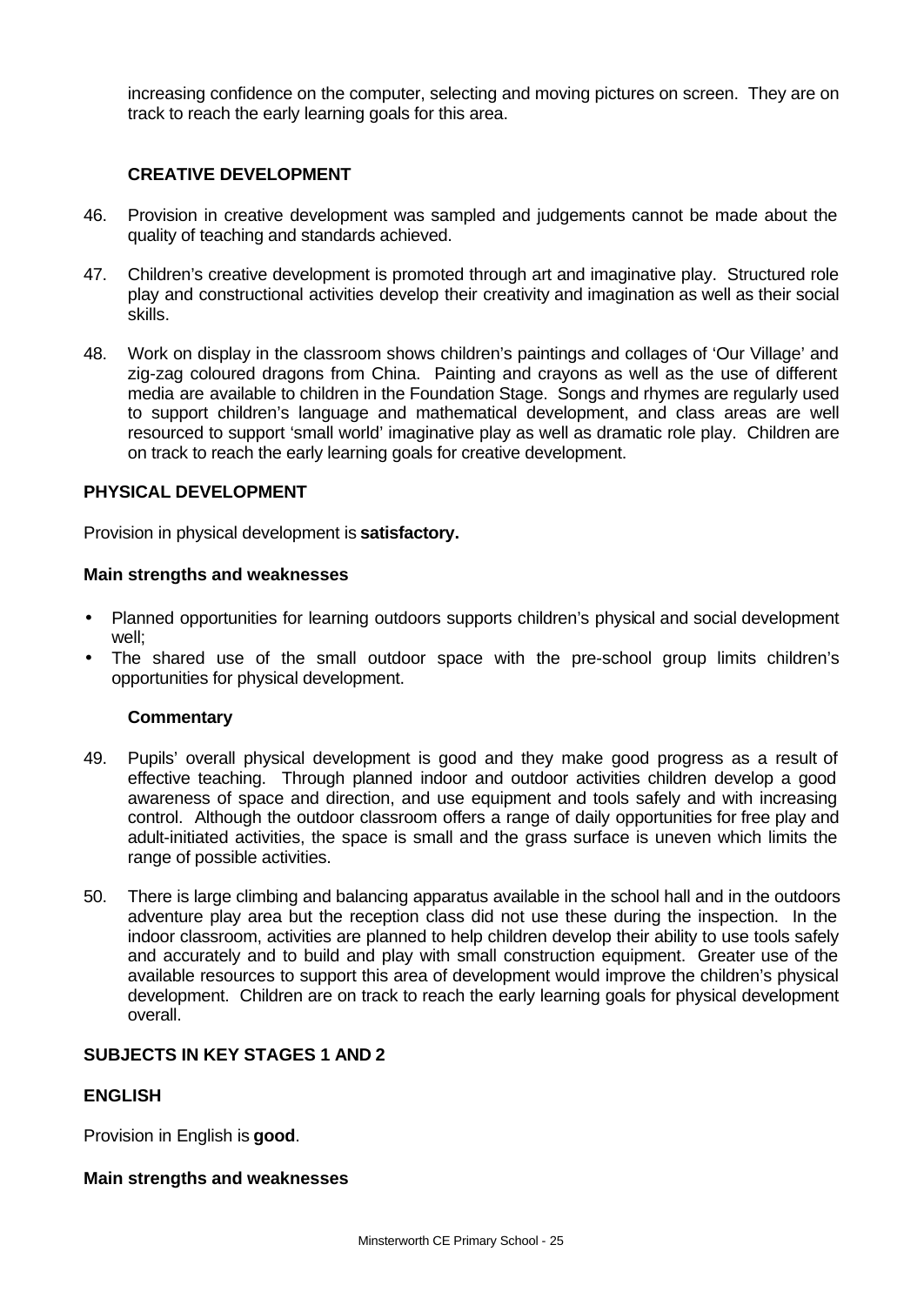- Standards in English were very high in the Year 2 and 6 tests and are well above average overall;
- The quality of teaching and learning is good and pupils achieve very well in lessons;
- Teaching assistants provide very effective support for pupils with special educational needs and they achieve very well;
- The subject is led well;
- Procedures for assessment and target-setting are very good;
- The use of pupils' portfolios provides effective individual work programmes.

## **Commentary**

- 51. Standards have significantly improved since the previous inspection. The 2003 national test results were very high compared to the national average in reading and writing at the end of Year 2 and in English at the end of Year 6. When compared with similar schools standards at the end of Year 2 and Year 6 were also very high. However, care should be taken when analysing the results of small year groups and small schools, as the effect of one additional pupil on the school's results can be considerable. Standards in English are well above average across the school and pupils achieve very well. Standards have been rising over the past four years because of the school's clear focus on improving pupils' achievement through very effective assessment and target-setting procedures. This means that pupils in mixed-age classes are given individual work programmes to challenge and match their needs accurately. Pupils across the school respond well to this approach and are achieving very well in this subject. Pupils with special educational needs and those with English as an additional language are well supported by teachers and teaching assistants to achieve as well as the other pupils in lessons. There is no significant difference between the achievement of boys and girls.
- 52. Pupils achieve well in speaking and listening skills. They enter with average skills in English and make good progress as they move through the school; they leave school with standards that are well above average. This is because they are well motivated and are offered opportunities to speak to adults and each other in a range of situations, including drama, debate and role plays. There has been a successful whole-school focus on the development of pupils' speaking and listening skills in response to the subject co-ordinator's analysis of pupils' needs. Pupils are often challenged to explain and justify their opinions and comments in assemblies and school council meetings, for example. Pupils pay careful attention to the teacher and remain well focused during discussions. When working in pairs or small groups, they listen to the points of view of others before making a contribution. In a good art lesson with the oldest pupils, for example, while discussing the work of Peter Blake, pupils were able to explain how they were going to use similar ideas for their own work.
- 53. Pupils achieve very well in reading. Teachers provide opportunities for reading outside the literacy hour lessons to encourage an enjoyment of books and stories from an early age. Reading of a wide range of texts and poetry is used effectively in developing an awareness of different genres and of writing for different audiences and purposes. In Year 2, pupils reach the expected level while working through carefully-graded books, playing word games, using interactive texts and practising at home, which ensures that all make good progress. As a result of good teaching of basic skills, pupils use a good range of strategies to work out words they do not recognise. By the end of Year 6, pupils read regularly and widely, many at levels above that expected nationally. Teachers throughout the school lead perceptive discussions about books read in groups, and pupils confidently voice their thoughts and opinions. There is a satisfactory range of interesting and challenging fiction books, which are supplemented by the county mobile library service.
- 54. Across the school pupils make good progress in learning to write and standards are high. Teachers provide pupils with opportunities to write for a range of purposes in English lessons; for example, younger pupils were writing postcards about their holidays and older pupils were writing reports on the theft of food by bears in Yellowstone Park. More opportunities for writing in other subjects have accurately been identified as an area for development by the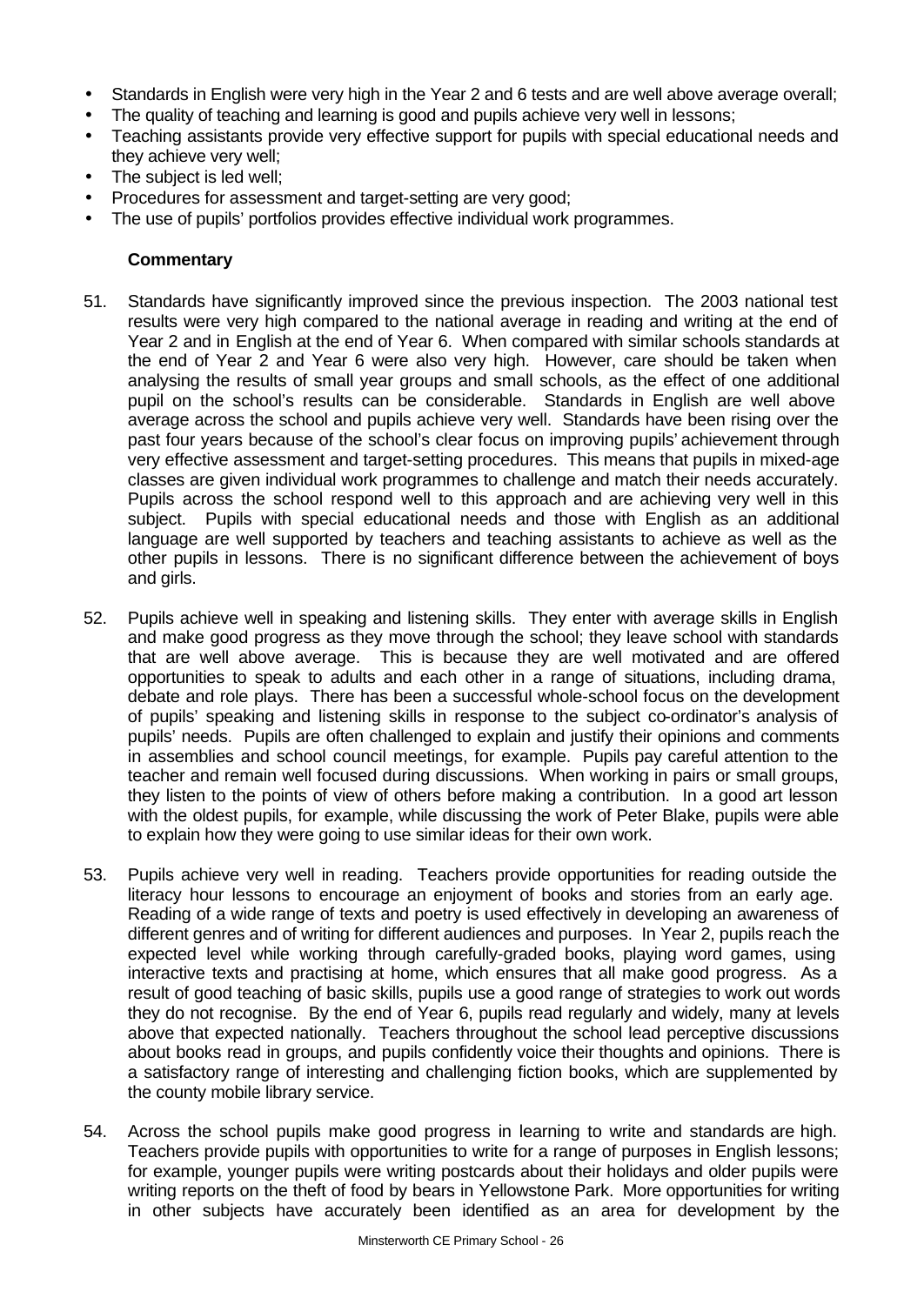school. There are plans to draw up a more creative curriculum but an action plan is not yet in place to guide this development. Standards in handwriting, spelling and punctuation are good.

- 55. Teaching is good overall. Teachers develop pupils' literacy skills through interesting tasks. This, together with teachers' high expectations, very good use of teaching assistants and very good relationships with pupils, results in pupils working with interest and concentration. Lessons are well organised. Teachers assess pupils' progress very well and use this information to plan the next steps in learning for individual pupils. The quality of marking is very good because it provides pupils with clear indications as to how they can improve their work.
- 56. The subject is very effectively managed. The subject co-ordinator regularly monitors and moderates work across the school in order to ensure accurate targets and challenges are set for pupils. School productions, storytellers and visitors from other countries effectively enrich the curriculum. Resources for the literacy hour are good. Information and communication technology is used well to support pupils' learning in English.

#### **Language and literacy across the curriculum**

57. The school's subject policy documents show how English skills link across the curriculum. Further work is planned to develop the curriculum into a more creative programme through cross-curricular themes, but planning for this is at an early stage. Teachers provide a good range of opportunities for pupils to use their speaking and listening and reading skills within other subjects and these support pupils' learning in all subjects. Some good examples of pupils' writing for a range of purposes across the curriculum were also seen, including the use of information and communication technology.

#### **MATHEMATICS**

Provision in mathematics is **very good.** 

#### **Main strengths and weaknesses**

- Standards are well above average and pupils in Years 2 and 6 achieved standards that were very high in the end of year tests in 2003;
- Effective teaching and assessment enable pupils to achieve very well;
- There is a strong emphasis on mental agility and problem solving;
- Pupils have developed a very good range of mathematical language and are able to use this well to describe their investigations;
- The good organisation of lessons and very effective support of teaching assistants enable pupils with special educational needs to make very good progress.

#### **Commentary**

- 58. When children enter school, their mathematical knowledge is average. Effective and challenging teaching helps them to improve their knowledge, skills and understanding rapidly and, by the time they reach the end of Year 2, most have mathematical abilities that are well above average. They continue to make good progress and achieve high standards in Year 6. The majority of pupils achieved Level 3 in the Year 2 tests in 2003 and most Year 6 pupils gained Level 5 in the tests. This represents very good achievement when measured against their attainment on entry and the Year 2 result is a considerable improvement on the previous inspection.
- 59. Pupils enjoy and respond well to the challenge of mathematics. They understand the targets that are set for them and work hard to achieve them. In one excellent lesson, Year 1 pupils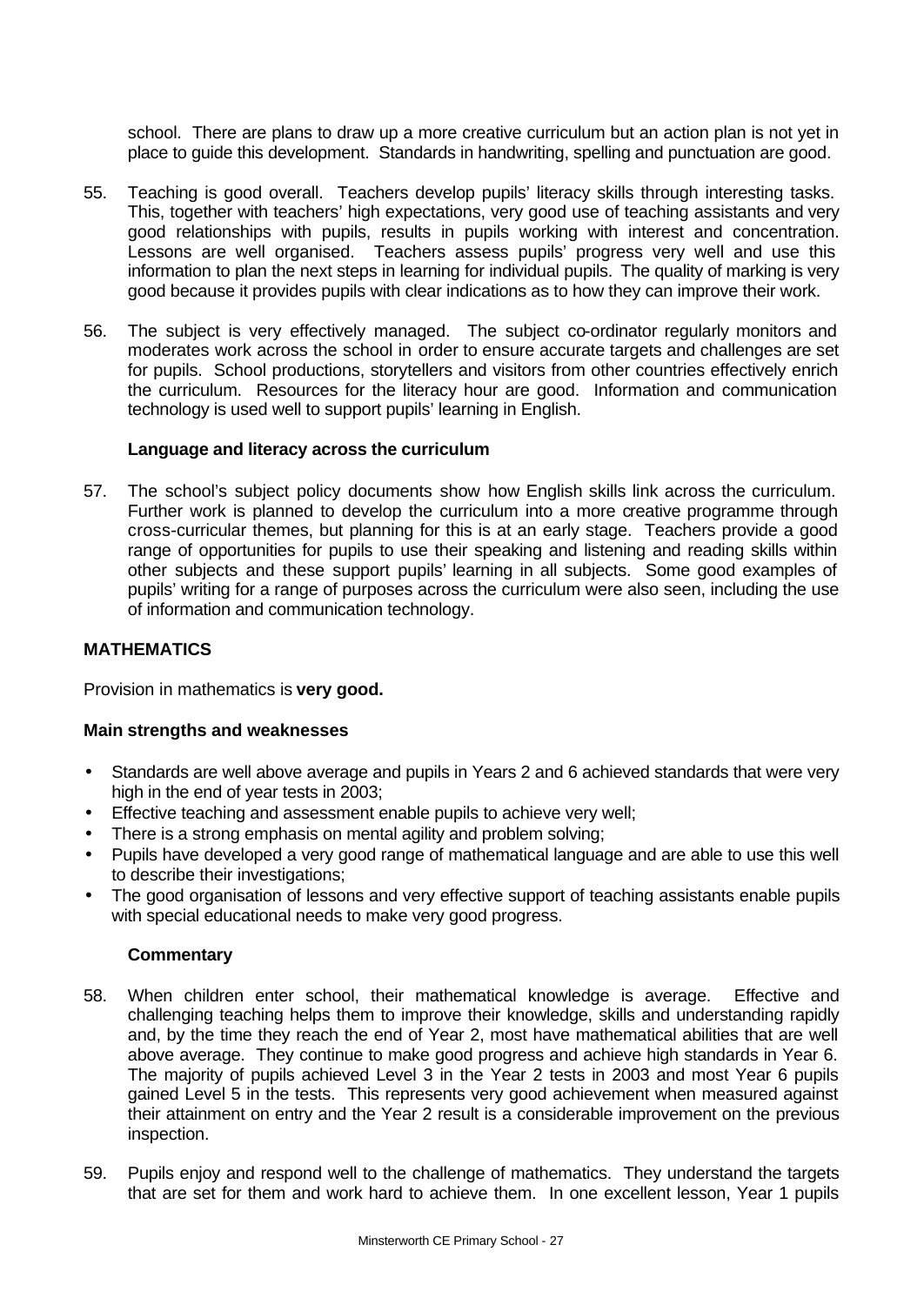were able to sort shapes according to their features. Pupils in Years 2, 3 and 4 had good understanding of fractions and those in Years 5 and 6 were able to follow instructions, move shapes on a quadrant and predict their final position. They were also able to plot the coordinates of the shapes as they moved.

- 60. A key feature of the pupils' response is the intelligent and often perceptive way in which they describe, question and challenge what is happening. They engage with their lessons well and particularly enjoy using the interactive whiteboard. Pupils with special educational needs are helped to understand the lesson and make very good progress with the help of their teaching assistants. Some elements of the life skills programme for the older traveller children extend their mathematical ability well, particularly in respect of using money.
- 61. The quality of teaching is very good. Teachers have very secure subject knowledge and are able to explain and demonstrate mathematical concepts and processes very well. They plan work carefully to ensure that it matches the needs of the different age groups and abilities in their classes. They set appropriate targets for pupils and make clear their expectations in respect of pupils' performance. Lessons begin briskly with challenging mental activities and move on to very good explanations of the main idea of the lesson. The interactive whiteboards are used to very good effect to enable pupils to practise, consolidate and extend their skills and understanding. Teaching assistants work from plans drawn up by the teacher and give excellent support to individual pupils and small groups.
- 62. Assessment is used very effectively to monitor pupils' progress and set new challenges for them. Individual targets are pasted into the pupils' books and stamped when the target is achieved. Tests and other assessments are used to confirm the teacher's judgement of pupils' performance and teaching assistants sometimes observe pupils as they work, noting how they approach the given task and where they need help. The outcomes of assessment are used very well to modify and shape subsequent teaching.
- 63. The subject is co-ordinated well and there is a realistic action plan for the development of the subject. Parents are invited once a year to attend a workshop at which mathematical development is explained. Resources are adequate and are enhanced by resources from the Internet. The school plans to reorganise these so that they are more accessible in classrooms.

## **Mathematics across the curriculum**

64. There are good cross-curricular links, for example, counting skills are developed through physical education. ICT is used to practise and reinforce numeracy skills such as decimal place. The life skills programme for older traveller pupils uses real-life situations to develop their mathematical understanding.

## **SCIENCE**

Provision in science is **good**.

## **Main strengths and weaknesses**

- Lessons are planned well to meet the needs of all pupils in the class;
- Assessment is used effectively to gauge how well the pupils understood the task;
- Although pupils often devise and carry out their own experiments, opportunities for children to think about how they might carry out an investigation are sometimes missed.

## **Commentary**

65. Standards in science are above average and the pupils' knowledge and understanding grow quickly. Standards have improved since the time of the last inspection and are set to improve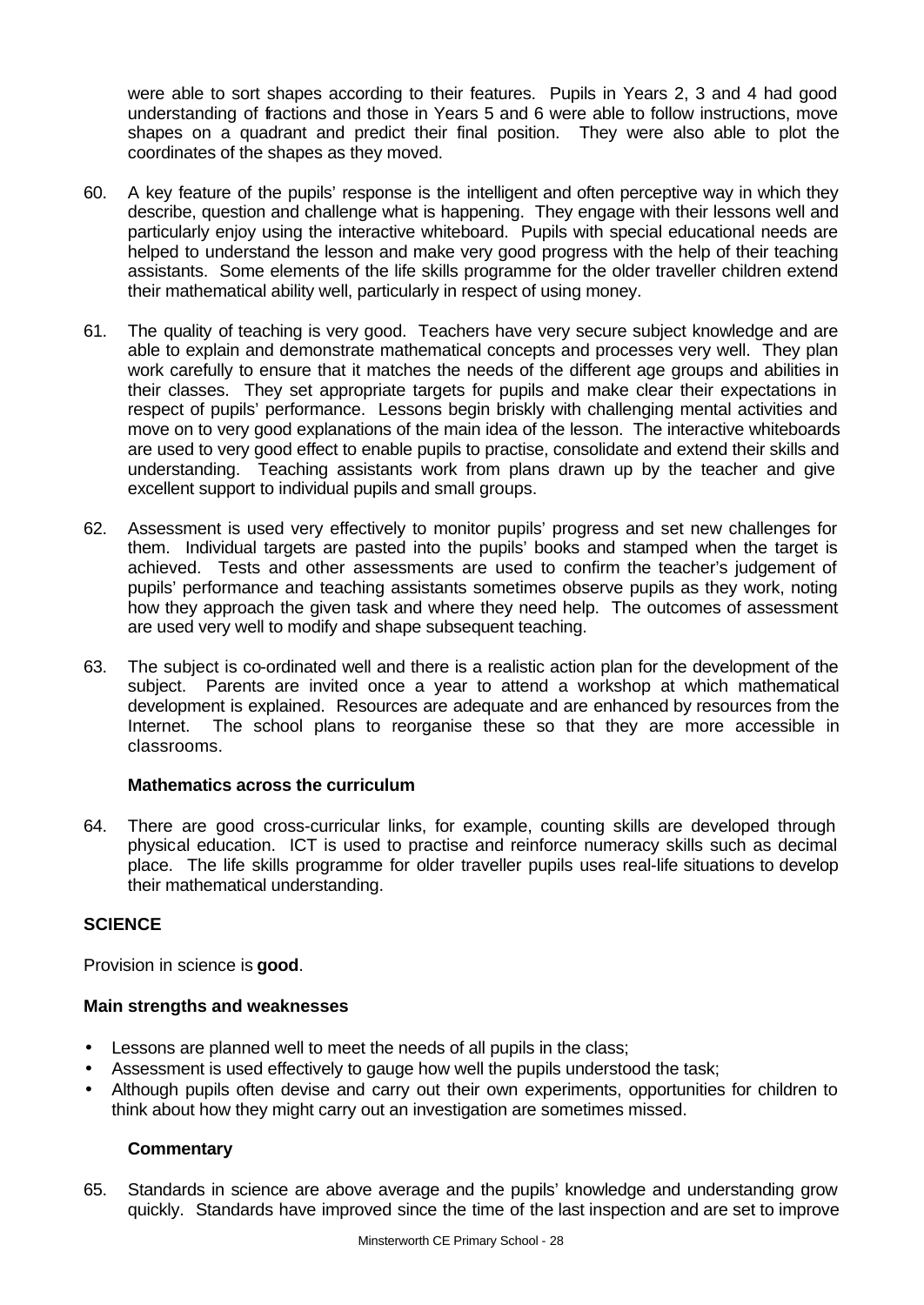further as the school develops pupils' ability to investigate and solve scientific problems. The standards achieved by pupils in the end-of-year tests in 2003 were very high. Pupils' rate of achievement is good and they make good gains in their understanding of scientific knowledge and processes as they move through the school. Younger pupils have good understanding of materials and their properties and their work shows that they understand about simple life processes. Older pupils know how to design and carry out simple experiments and understand the rules of fair testing.

- 66. Teachers used questions and descriptions well to help younger pupils find and sort objects made from different materials. By Year 1, they knew what plastic, wood and metal were and had very interesting discussions about where to place a pencil made from more than one material. They solved the problem well by placing it across two of the sorting hoops. Pupils in Years 2, 3 and 4 made careful and detailed observations of the flora and fauna in the school's wild area. Their drawings and labelling became more accurate under the sensitive guidance of the teacher and teaching assistants. Pupils in Years 5 and 6 designed and tested string telephones and offered good explanations as to why the sound travelled along the string.
- 67. The pupils enjoyed their activities and learned a lot from them. They were able to draw on things they had learnt earlier and use this knowledge to make sense of their current work. They co-operated well and were confident in the questions they asked and the responses they gave. Some had very good knowledge of everyday events that linked to science; they were able to contribute to discussions well and offer explanations and ideas about their work. All the pupils co-operated well with each other and took an interest in the ideas their friends put forward.
- 68. The quality of teaching is generally good. Teachers and assistants have good subject knowledge and know how to explain things simply and clearly to the pupils. They often use their knowledge of pupils' prior learning to provide starting points for the current lesson and often encourage pupils to contribute ideas and explanations from their own experiences. Planning is detailed and thorough and shows clearly the intention to teach the pupils how to investigate scientific problems. Targets are set and assessed carefully, and the outcomes are used to shape subsequent teaching. However, pupils are not always encouraged to reflect on their work and suggest ways they could improve their investigations.
- 69. The subject is co-ordinated well and the co-ordinator draws on a wide range of resources to support the subject. Resources are brought in from local small schools, the teachers' centre and the community. Teachers benefit from demonstration lessons and training provided by specialist teachers. The school grounds provide a rich environment for studying life processes and are used well. Assessment procedures are well developed and help teachers to plan effectively based on good knowledge of the pupils' needs.

## **INFORMATION AND COMMUNICATION TECHNOLOGY**

It was only possible to sample work in ICT. Part of one lesson was seen along with portfolios of work and planning. ICT was seen in use as part of other lessons. Discussions with teachers and pupils helped to confirm the judgement that provision in information and communication technology (ICT) is **very good**.

## **Main strengths and weaknesses**

- Teachers use ICT to very good effect to enhance the quality of their teaching;
- Pupils are confident in the use of ICT and recognise that it is a tool to be used to enhance their work;
- ICT is used very effectively to support initiatives such as the international and life-skills programmes.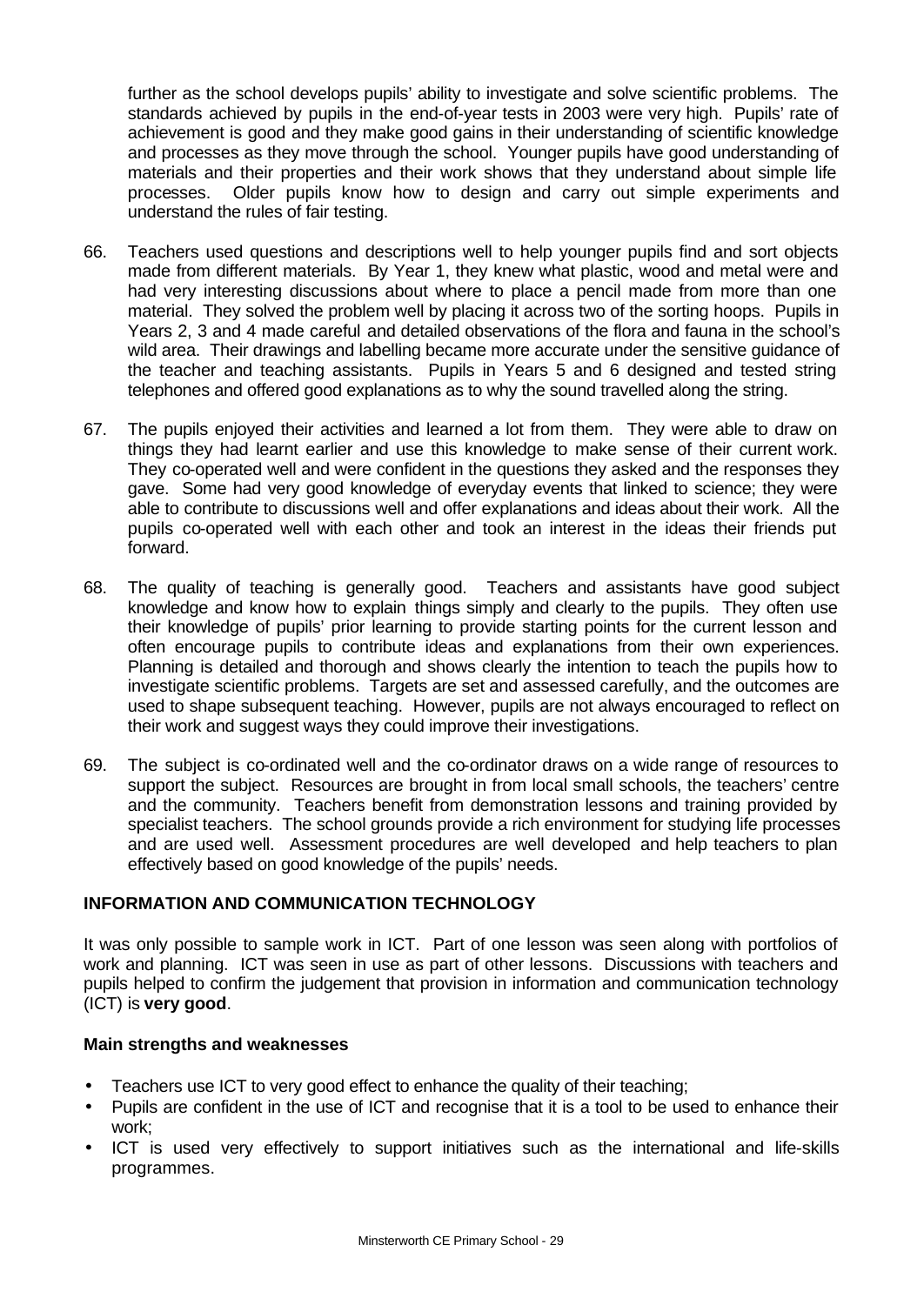## **Commentary**

- 70. Standards in ICT are above average in Years 1 and 2 and well above average in Years 3 to 6; this represents a significant improvement since the last inspection. Pupils recognise that ICT is a tool that they can use to enhance their work and enrich their lives. They develop the basic skills of keyboard and mouse control and learn quickly how to follow on-screen instructions. In the observed lesson, the pupils were able to program a robot to find the hidden treasure on Treasure Island. Older pupils talked enthusiastically about their visit to an Internet café where they received and sent emails to a friend who was travelling. Year 6 pupils had successfully designed and published their own websites to enable pupils in their partner schools in Italy and Finland to receive communications from them and learn more about them.
- 71. Pupils enjoy using computers and respond especially well to the real-life situations created by the international project and the life-skills programme. They are confident in the use of computer technology, including the interactive whiteboards in their classrooms.
- 72. Teachers plan the use of ICT into many lessons and use it very effectively to enhance learning. They regularly model the practical use of the technology, thereby reinforcing with the pupils its importance in their lives. Two teaching assistants led a lively and imaginative lesson for Year 2, 3 and 4 pupils where two groups of pirates had to find each other's treasure using a controllable robot. In this, pupils were able to predict where the robot would finish its journey and correct their commands when the robot stopped short of its destination.
- 73. The subject is co-ordinated well and a governor who has very good technical knowledge supports the co-ordinator very well. Investment in new computer technology has been extensive and the school now benefits from very good resources. However, the ventilation of the ICT suite is inadequate.

#### **Information and communication technology across the curriculum**

74. Provision for ICT across the curriculum is very good and this helps pupils to achieve high standards. The pupils in Years 2, 3 and 4 were able to use the information downloaded from the web to find out about wildlife in Yellowstone Park as part of a humanities lesson. Internet resources were used to enhance and enliven mathematics lessons in Years 5 and 6.

## **HUMANITIES**

- 75. It was only possible to sample work in geography and history and, as a result, no firm judgements on provision and standards could be made. Only one lesson of history was seen and no lessons were observed in geography. Scrutiny of pupils' work and teachers' planning, school policy documents and some discussions with pupils indicate that all units of history and geography are taught as required.
- 76. In **history**, pupils in Year 1 are gaining a satisfactory awareness of chronology through a comparison of pictures of seaside scenes from the past and present. They discuss their opinions and are able to explain the similarities and differences. They learn about important buildings in the local environment such as the church and the school. In Years 3 to 6, pupils compare different peoples who have invaded and settled in the British Isles, including Romans. They also study ancient civilizations such as Aztecs, Greeks and Egyptians.
- 77. In **geography**, pupils in Years 1 and 2 study the map of the British Isles and identify England, Scotland, Wales and Northern Ireland, and Minsterworth. In Years 3 to 6 they study the River Severn, Minsterworth village and undertake traffic surveys. Pupils have very good opportunities to learn about other countries and to develop their cultural understanding through an international programme of teacher exchanges. Teachers from Finland and Italy

have visited the school and email buddies have been established for pupils to write to each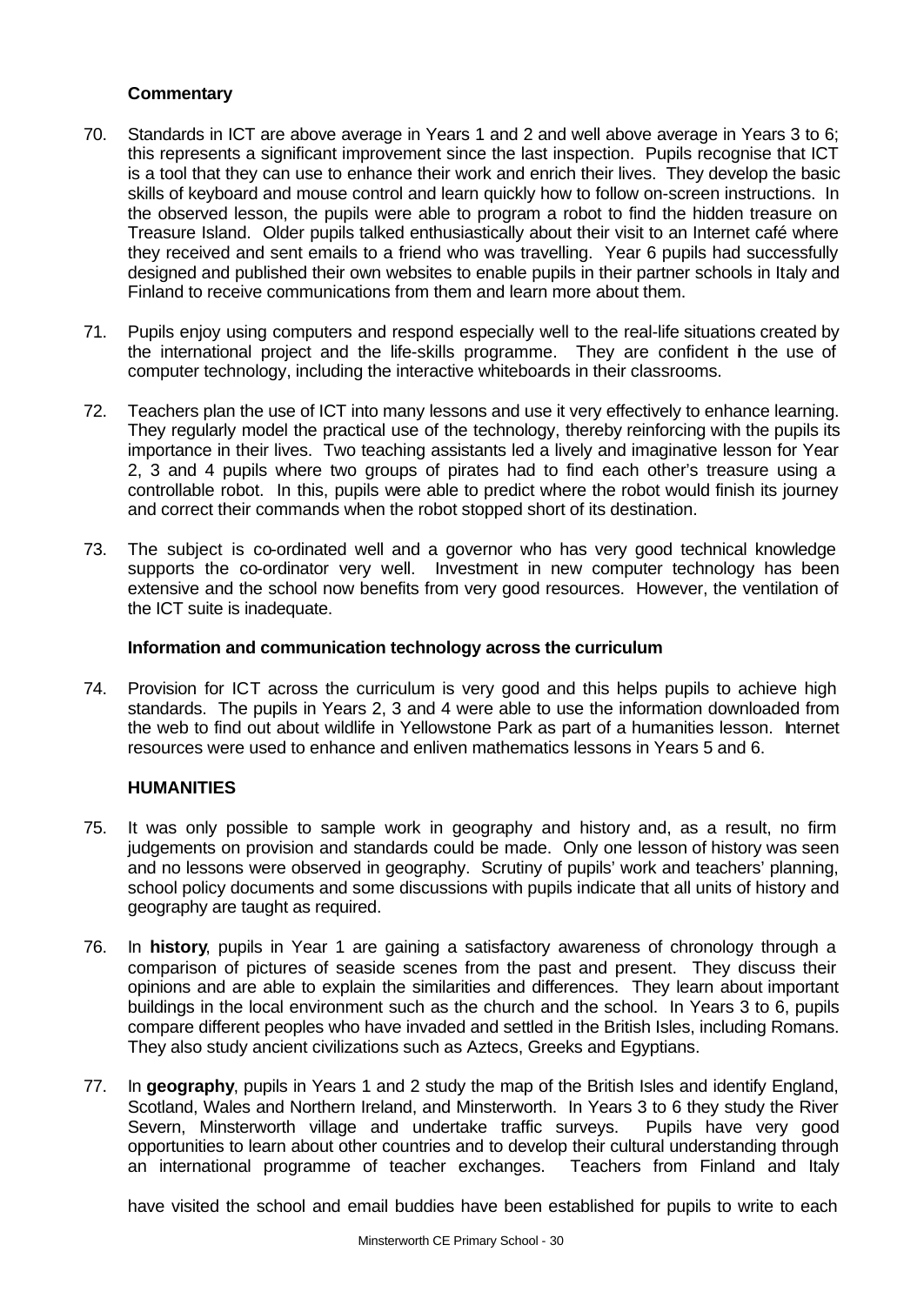other. Good links have also been established with a school in India through the Kings World Trust, which the parish supports.

78. Both subjects have policies and action plans for development in place. The assessment procedures are good and make effective use of national guidelines using subject level descriptors so that teachers can measure progress and set targets. This is a significant improvement from the previous inspection. The subject co-ordinator is the headteacher who has been responsible for leading these subjects for a year. Resources for history and geography are satisfactory. Additional resources are borrowed from the museum and library service to support these subjects and this adds effectively to the school's stock.

#### **CREATIVE, AESTHETIC, PRACTICAL AND PHYSICAL SUBJECTS**

- 79. Art and design, design and technology, music and physical education were sampled. School documentation, pupils' work, displays and teachers' plans were scrutinised and some discussions were held with subject co-ordinators and pupils.
- 80. Only one lesson was observed in **art and design** and so it is not possible to make a firm judgement about provision or the standards achieved. However, it is evident, from teachers' planning and displays, that pupils have good opportunities to develop their knowledge, skills and understanding of art. Pupils in Years 1 and 2 develop their skills through careful observation, for example, in the production of self-portraits. They use a range of different media including paint, chalk, charcoal, pencils and crayons for their portraits. They learn about sculpture and have made mosaic patterns. Older pupils explore paper-weaving, batik fabric techniques and collage 'stained glass windows'. Pupils in Years 3 to 6 study the work of Picasso, Magritte and Rousseau and have created their own interpretations of these artists.
- 81. In the one lesson observed, the Years 4, 5 and 6 pupils worked enthusiastically on creating their own response to the work of Peter Blake. They created bold, colourful pictures and selected images from magazines and the Internet to add detail and depth to their own ideas. Pupils demonstrated a good understanding of Blake's work.
- 82. Art and design work across the school is positively enhanced through projects that involve parents and the local community. These include the construction and design of a totem pole in the adventure playground, the decoration of the recycling bin and making a Gaudi-style dragon seat in the playground.
- 83. Teachers plan lessons using the agreed national guidelines and make effective use of level descriptors to assess pupils' work to help them improve. There is a subject co-ordinator and action plan in place to assist in the development of this subject. The school has applied for an Artsmark award.
- 84. One lesson was seen in **design and technology** and it is, therefore, not possible to make a judgement about the provision or the standards achieved. There were very good opportunities in this lesson to involve the wider community when one of the governors worked with the pupils to show how a coracle was made. From teachers' planning, displays and completed work it is evident that pupils have opportunities to take part in interesting projects that develop their understanding of design and technology. The school has taken part in the area SETPOINT challenge and the Young Engineers Project, for a number of years. Both these schemes provide good opportunities for pupils to develop their design and technology skills and to work alongside pupils in other schools. Pupils have the opportunity to make models with a range of materials including paper, card, textiles and wood. They have made puppets, undertaken weaving and constructed wind toys and musical instruments.
- 85. There is an effective policy in place and action plan written by the subject co-ordinator to guide the development of this subject. An after-school club effectively adds to the design and technology curriculum.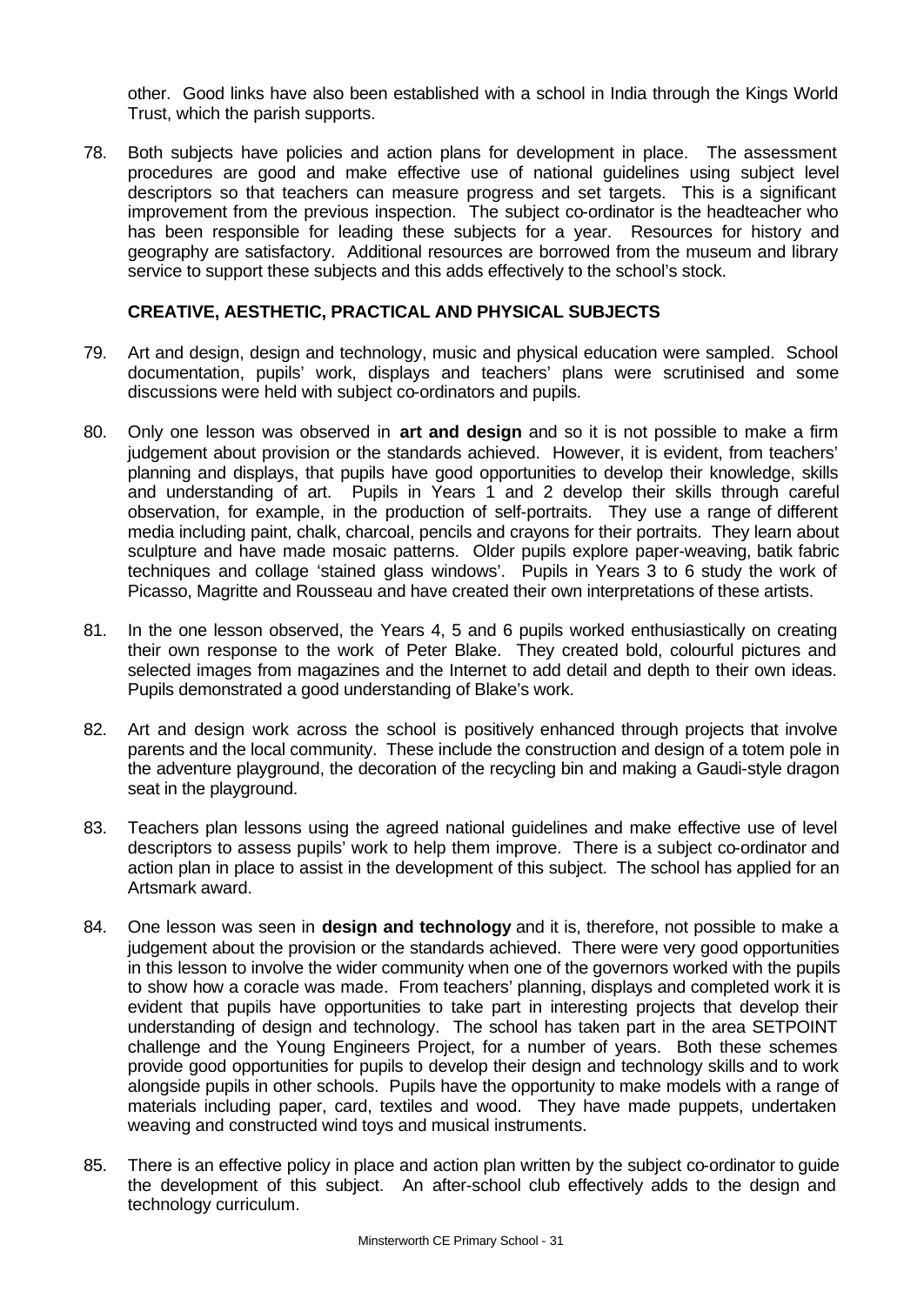- 86. Two lessons of **music** were seen. A very experienced and skilled specialist teacher taught one lesson and a class teacher with good music qualifications taught the other. In the lesson for the reception and Year 1 pupils, the class teacher used demonstration very effectively to show the pupils how to clap the pulse of the music. This enabled the pupils to respond well and clap in time with the music, varying their pace appropriately. They then sang tunefully and with good control. Some pupils recognised the music and talked confidently about when they had heard it. The teacher made very good connections with science and drew the pupils' attention to the pulse in the body.
- 87. In a second lesson with Years 5 and 6 pupils, the specialist teacher taught the children very effectively to compose a tune and refine it to performance standard. The pupils enjoyed the singing games and the challenge of the composition. Lessons are planned very well and learning objectives are clear. Both teachers were confident with the subject matter and had a very good range of techniques for teaching the subject. The school's decision to employ a specialist teacher has enhanced provision significantly.
- 88. Two lessons of **physical education** were seen. In one, the pupils learnt the steps of a country dance, using skipping and turning in time to the music. They were a little confused by the initial instructions and some lost concentration. However, most enjoyed the dancing and made satisfactory progress. The teacher was a little unsure of the nature of the dance and this led to lack of clarity in some instructions. The school is aware that its country dance programme is underdeveloped because of the lack of facilities prior to the opening of the new hall. However, evidence taken from a local authority magazine where a dance performance was cited as an example of good practice indicates that other aspects of dance are at least satisfactory. In a second lesson, the pupils practised the skills needed for tennis. They learnt quickly and made good progress. They were able to throw and catch accurately, develop their striking skills well and improve the control and co-ordination of their footwork effectively. The quality of teaching was very good and this ensured a brisk and productive lesson. The quality of demonstration and instruction was high and the lesson included some very good coaching tips.
- 89. Planning documents show that the full programme of physical education is offered and planned to a high standard. The subject is led and managed well and there is an appropriate plan for its development. Resources are good and the school now has good indoor and outdoor facilities.

## **PERSONAL, SOCIAL AND HEALTH EDUCATION AND CITIZENSHIP**

90. Although only one lesson was seen, the school's commitment to providing high quality education in this area is evident everywhere. Teachers and teaching assistants make very good use of the many formal and informal opportunities to reinforce personal and social development. Planned lessons to promote a healthy lifestyle make an important contribution to the children's education. The programme of international links gives many opportunities for the pupils to develop friendships and learn social conventions. The life-skills programme for the older pupils gives them the skills and value systems they need to make a success of their lives. There are an increasing number of opportunities for pupils to exercise responsibility through their involvement in the school council. During the inspection, they met the LEA's landscape officer and put forward sensible and creative ideas to improve the school grounds. In one successful lesson, the pupils considered the problems of speeding traffic on the road outside the school. They assumed different roles and put forward convincing arguments and plausible suggestions to reduce the speed or provide a safer alternative access to school.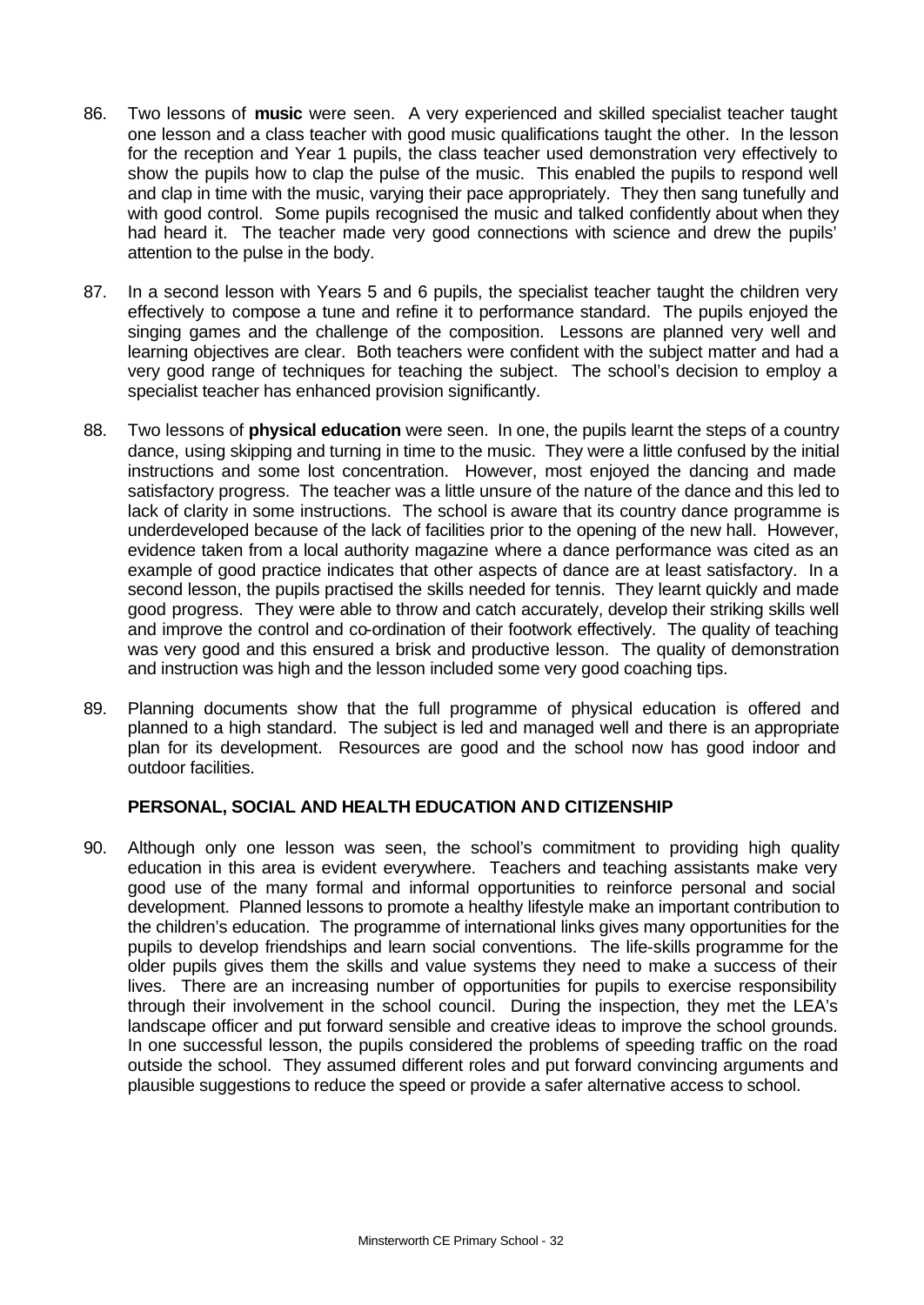# **PART D: SUMMARY OF THE MAIN INSPECTION JUDGEMENTS**

## **Inspection judgement Grade**

| The overall effectiveness of the school                              | $\overline{2}$ |
|----------------------------------------------------------------------|----------------|
| How inclusive the school is                                          | $\overline{2}$ |
| How the school's effectiveness has changed since its last inspection | $\overline{2}$ |
| Value for money provided by the school                               | 3              |
| <b>Overall standards achieved</b>                                    | $\overline{2}$ |
| Pupils' achievement                                                  | $\overline{2}$ |
|                                                                      |                |
| Pupils' attitudes, values and other personal qualities               | $\overline{2}$ |
| Attendance                                                           | 5              |
| <b>Attitudes</b>                                                     | $\overline{2}$ |
| Behaviour, including the extent of exclusions                        | 3              |
| Pupils' spiritual, moral, social and cultural development            | $\overline{2}$ |
|                                                                      |                |
| The quality of education provided by the school                      | 3              |
| The quality of teaching                                              | 3              |
| How well pupils learn                                                | 3              |
| The quality of assessment                                            | $\overline{2}$ |
| How well the curriculum meets pupils needs                           | 3              |

| How well the curriculum meets pupils needs                       | 3 |
|------------------------------------------------------------------|---|
| Enrichment of the curriculum, including out-of-school activities | 2 |
| Accommodation and resources                                      | 3 |
| Pupils' care, welfare, health and safety                         | 2 |
| Support, advice and guidance for pupils                          | 2 |
| How well the school seeks and acts on pupils' views              | 3 |
| The effectiveness of the school's links with parents             | 2 |
| The quality of the school's links with the community             | 3 |
| The school's links with other schools and colleges               |   |

| The leadership and management of the school |  |
|---------------------------------------------|--|
| The governance of the school                |  |
| The leadership of the headteacher           |  |
| The leadership of other key staff           |  |